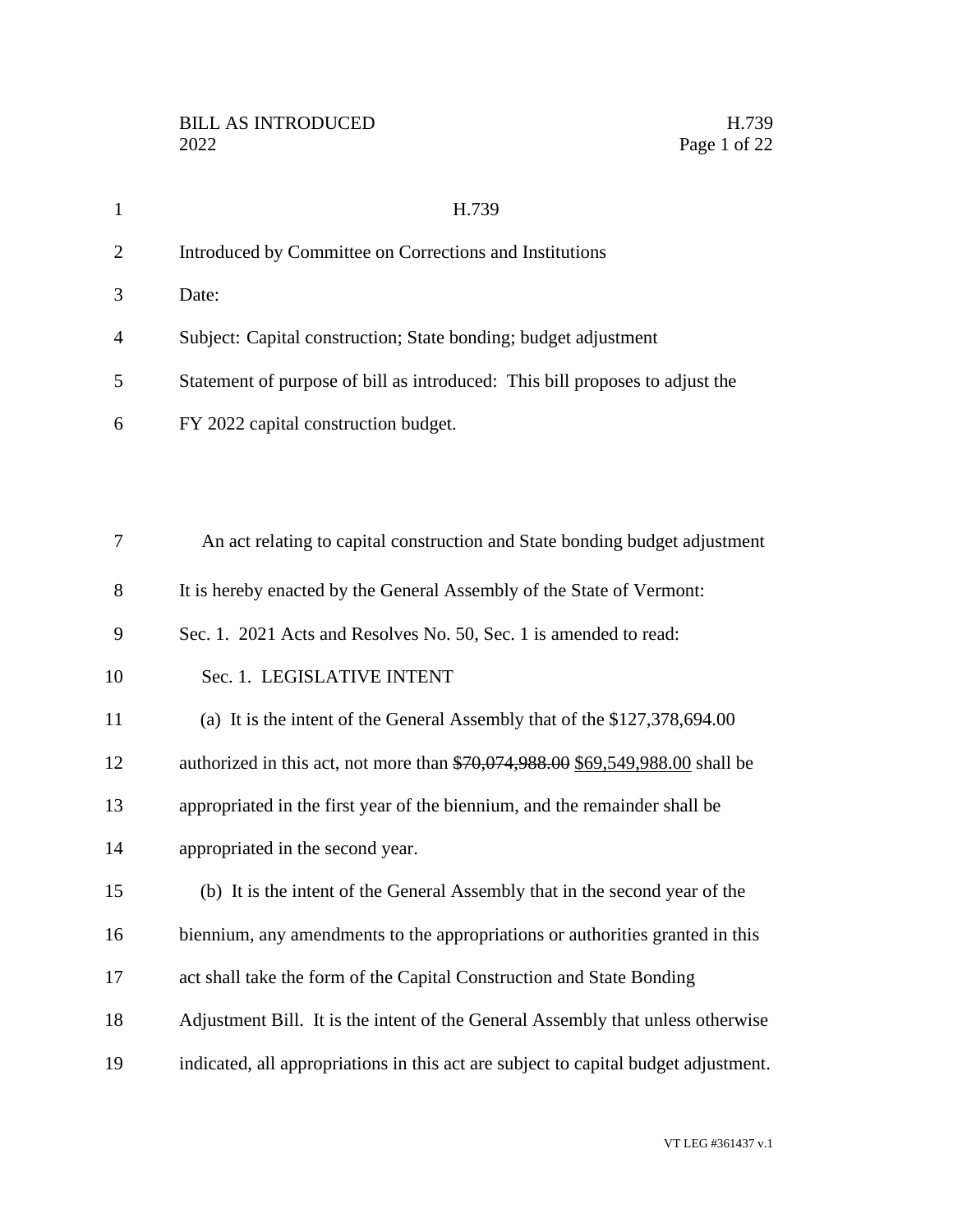| 1            | (c) It is also the intent of the General Assembly that in the second year of    |
|--------------|---------------------------------------------------------------------------------|
| $\mathbf{2}$ | the biennium, the General Assembly address the impacts of the COVID-19          |
| 3            | pandemic by offsetting capital projects with funds appropriated to the State    |
| 4            | from the American Rescue Plan Act of 2021, Pub. L. No. 117-2 (ARPA) to the      |
| 5            | extent these appropriations are in compliance with federal law and guidance. It |
| 6            | is also the intent of the General Assembly that any capital project that is     |
| 7            | supported with ARPA funds is authorized in this act.                            |
| 8            | Sec. 2. 2021 Acts and Resolves No. 50, Sec. 2 is amended to read:               |
| 9            | Sec. 2. STATE BUILDINGS                                                         |
| 10           | * * *                                                                           |
| 11           | (c) The following sums are appropriated in FY 2023:                             |
| 12           | (1) Statewide, major maintenance: \$7,350,000.00 \$7,421,520.00                 |
| 13           | (2) Statewide, BGS engineering and architectural project costs:                 |
| 14           | \$3,747,422.00 [Repealed.]                                                      |
| 15           | * * *                                                                           |
| 16           | (12) Burlington, 32 Cherry Street, parking garage renovations planning,         |
| 17           | design, and construction:<br>\$865,000.00 \$565,000.00                          |
| 18           | * * *                                                                           |
| 19           | (15) Montpelier, State House, HVAC renovations:                                 |
| 20           | \$2,535,000.00 \$6,800,000.00                                                   |
| 21           | * * *                                                                           |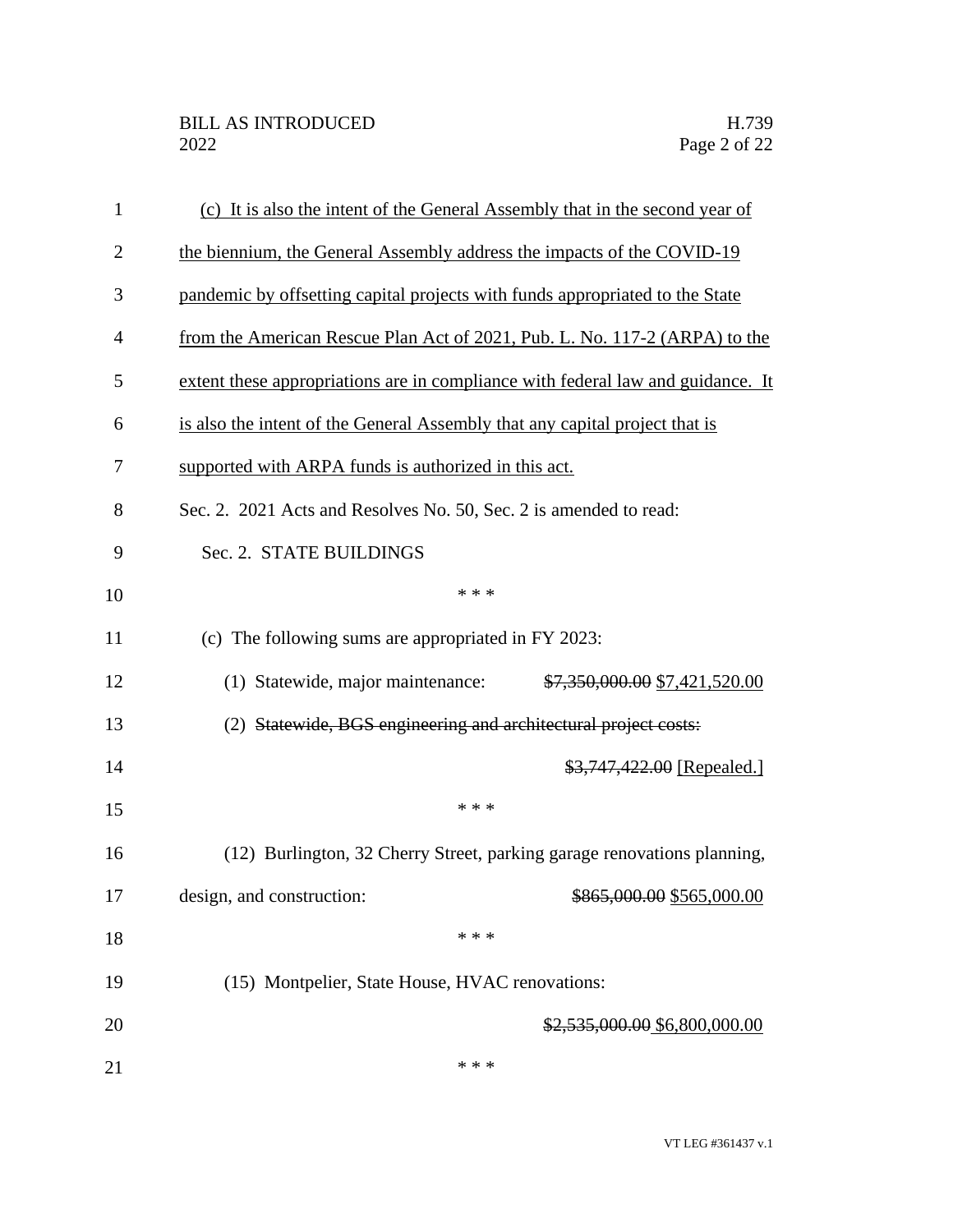## BILL AS INTRODUCED H.739<br>2022 Page 3 of 22

| $\mathbf{1}$   | (17) Statewide, three-acre parcel, stormwater planning, design and             |  |
|----------------|--------------------------------------------------------------------------------|--|
| $\overline{2}$ | implementation:<br>\$600,000.00                                                |  |
| 3              | (18) Statewide, correctional facilities, door control system replacements:     |  |
| $\overline{4}$ | \$670,000.00                                                                   |  |
| 5              | (18) Burlington, 108 Cherry Street, parking garage repairs:                    |  |
| 6              | \$2,000,000.00                                                                 |  |
| 7              | (19) Springfield, Southern State Correctional Facility, door control           |  |
| 8              | system replacement:<br>\$750,000.00                                            |  |
| 9              | (20) Windsor, former Southeast State Correctional Facility, necessary          |  |
| 10             | demolition, salvage, dismantling, and improvements to facilitate future use of |  |
| 11             | \$400,000.00<br>the facility:                                                  |  |
| 12             | (21) 133 State Street, renovations for the Office of Legislative               |  |
| 13             | Information Technology and shared common spaces:<br>\$1,400,000.00             |  |
| 14             | Appropriation - FY 2022<br>\$19,316,774.00                                     |  |
| 15             | Appropriation - FY 2023<br>\$24,800,442.00 \$28,968,000.00                     |  |
| 16             | Total Appropriation – Section 2<br>\$44,117,216.00 \$48,284,774.00             |  |
| 17             | Sec. 3. 2021 Acts and Resolves No. 50, Sec. 3 is amended to read:              |  |
| 18             | Sec. 3. HUMAN SERVICES                                                         |  |
| 19             | * * *                                                                          |  |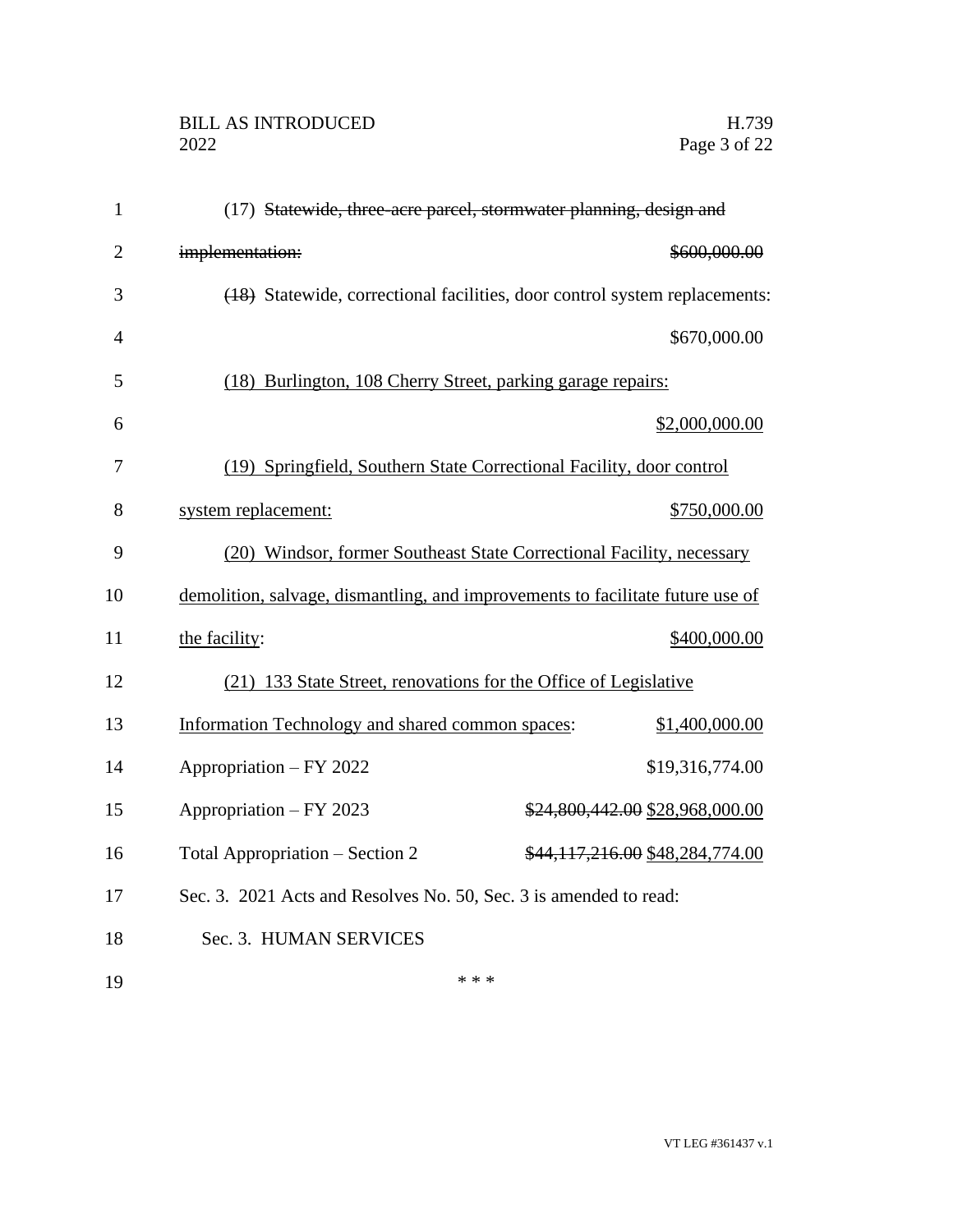## BILL AS INTRODUCED H.739<br>2022 Page 4 of 22

| $\mathbf{1}$   | (b) The following sums are appropriated in FY 2023 to the Department of         |                |
|----------------|---------------------------------------------------------------------------------|----------------|
| $\overline{2}$ | Buildings and General Services for the Agency of Human Services for the         |                |
| 3              | following projects described in this subsection:                                |                |
| $\overline{4}$ | (1) Women's correctional facilities, replacement:                               | \$1,000,000.00 |
| 5              | (2) Statewide, correctional facility, life safety and security needs and        |                |
| 6              | enhancements:                                                                   | \$200,000.00   |
| 7              | (3) Secure Residential Recovery Facility, design and construction:              |                |
| 8              |                                                                                 | \$3,200,000.00 |
| 9              | (4) Statewide, correctional facilities, accessibility improvements,             |                |
| 10             | Americans with Disabilities Act (ADA) compliance:                               | \$1,200,000.00 |
| 11             | (5) Statewide, correctional facilities, HVAC, programming, schematic            |                |
| 12             | design, and design documents:                                                   | \$1,000,000.00 |
| 13             | (6) Nursing school programs, capital grants, renovation or expansion of         |                |
| 14             | simulation laboratories:                                                        | \$4,000,000.00 |
| 15             | * * *                                                                           |                |
| 16             | (e) For the amount appropriated in subdivision $(b)(6)$ of this section, the    |                |
| 17             | Agency of Human Services shall provide capital grants to nursing school         |                |
| 18             | programs to enable them to renovate or expand their simulation laboratories, or |                |
| 19             | both, in order to enable them to increase student enrollment. The amount of     |                |
| 20             | the grant funds shall be divided among the nursing schools in Vermont based     |                |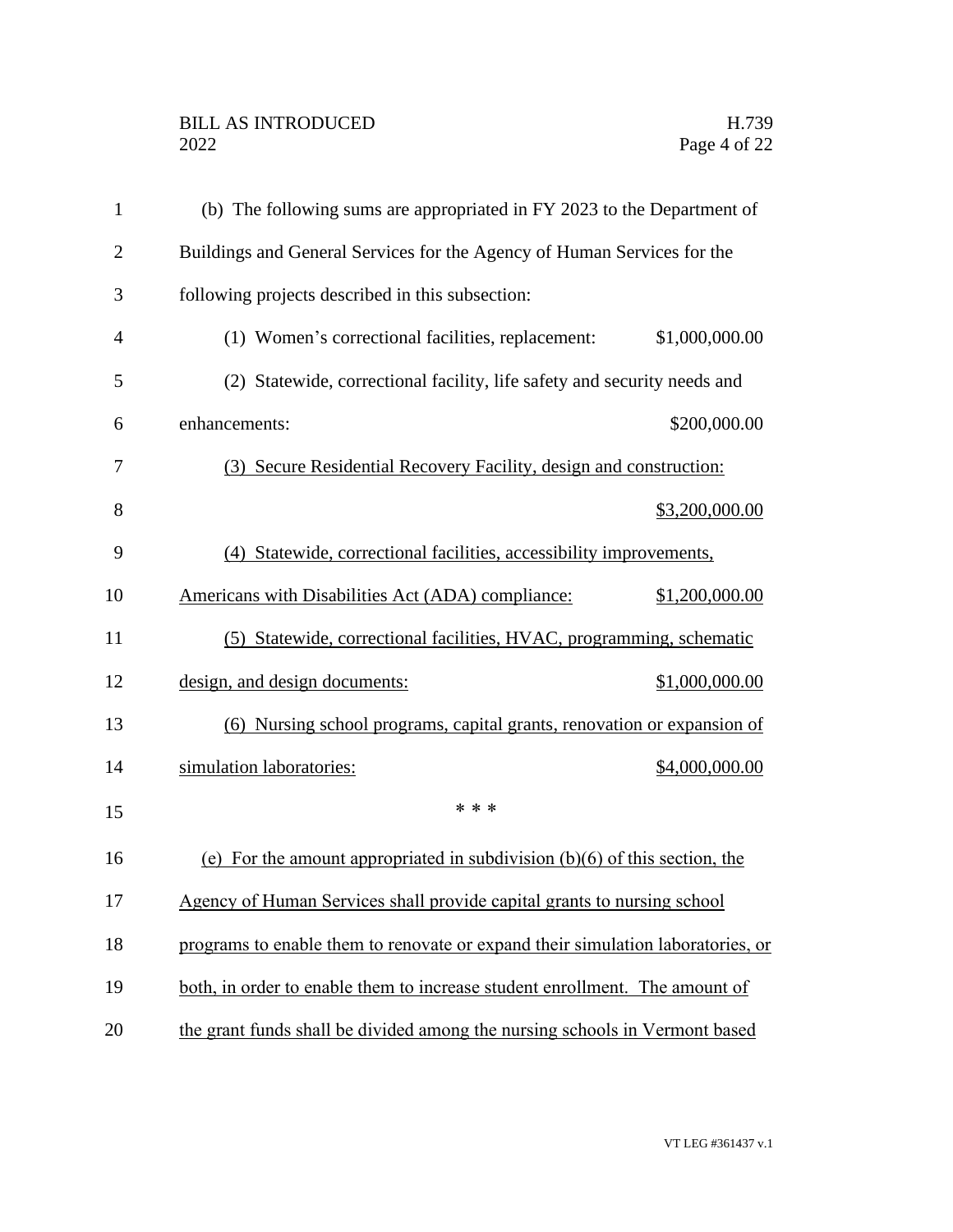| $\mathbf{1}$   | on each school's projected nursing student enrollment following completion of  |       |                                 |
|----------------|--------------------------------------------------------------------------------|-------|---------------------------------|
| $\overline{2}$ | the renovation or expansion.                                                   |       |                                 |
| 3              |                                                                                | * * * |                                 |
| 4              | Appropriation - FY 2022                                                        |       | \$12,350,000.00                 |
| 5              | Appropriation – FY 2023                                                        |       | \$1,200,000.00 \$10,600,000.00  |
| 6              | Total Appropriation – Section 3                                                |       | \$13,550,000.00 \$22,950,000.00 |
| 7              | Sec. 4. 2021 Acts and Resolves No. 50, Sec. 4 is amended to read:              |       |                                 |
| 8              | Sec. 4. COMMERCE AND COMMUNITY DEVELOPMENT                                     |       |                                 |
| 9              |                                                                                | * * * |                                 |
| 10             | (b) The following sums are appropriated in FY 2023 to the Agency of            |       |                                 |
| 11             | Commerce and Community Development for the following projects described        |       |                                 |
| 12             | in this subsection:                                                            |       |                                 |
| 13             | (1) Major maintenance at statewide historic sites:                             |       | \$350,000.00                    |
| 14             |                                                                                |       | \$683,000.00                    |
| 15             |                                                                                | * * * |                                 |
| 16             | (d) The Division of Historic Preservation shall conduct a facilities           |       |                                 |
| 17             | condition assessment on all the buildings and structures of the State Historic |       |                                 |
| 18             | Sites within the next five years, with a cyclical update plan. Those buildings |       |                                 |
| 19             | and structures open to the public shall be prioritized for investigation.      |       |                                 |
| 20             | Appropriation - FY 2022                                                        |       | \$473,000.00                    |
| 21             | Appropriation - FY 2023                                                        |       | \$733,000.00                    |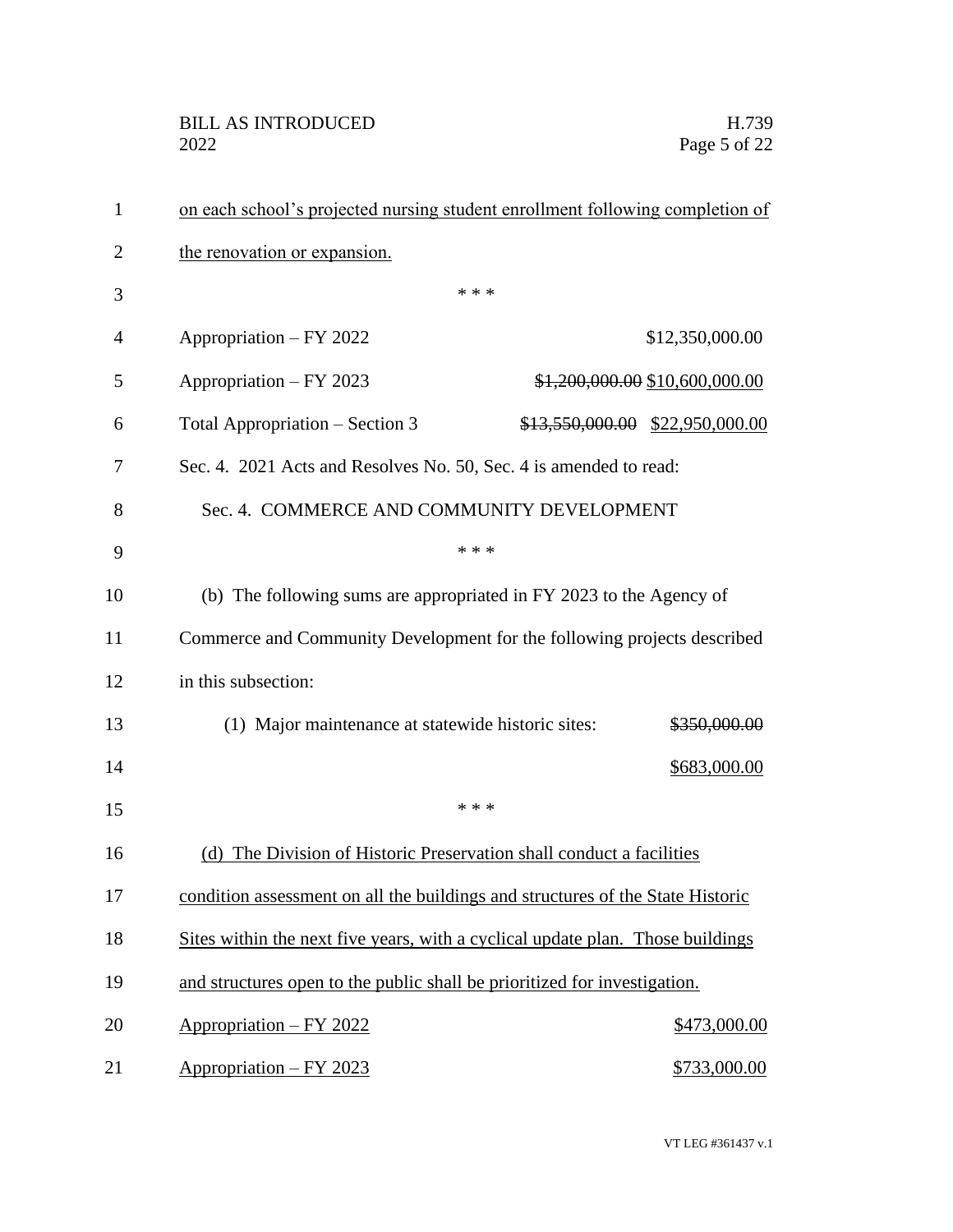| 1              | <u> Total Appropriation – Section 4</u>                                      | \$1,206,000.00                |
|----------------|------------------------------------------------------------------------------|-------------------------------|
| $\overline{2}$ | Sec. 5. 2021 Acts and Resolves No. 50, Sec. 8 is amended to read:            |                               |
| 3              | Sec. 8. VERMONT STATE COLLEGES                                               |                               |
| 4              | * * *                                                                        |                               |
| 5              | (b) The following sums are appropriated in FY 2023 to the Vermont State      |                               |
| 6              | Colleges for the projects described in subsection:                           |                               |
| 7              | (1) construction, renovation, and major maintenance at any facility          |                               |
| 8              | owned or operated in the State by the Vermont State Colleges: \$2,000,000.00 |                               |
| 9              | (2) infrastructure transformation planning and space modification:           |                               |
| 10             |                                                                              | \$100,000.00 \$1,000,000.00   |
| 11             | Appropriation – FY 2022                                                      | \$2,000,000.00                |
| 12             | Appropriation - FY 2023                                                      | \$2,100,000.00 \$3,000,000.00 |
| 13             | Total Appropriation - Section 8                                              | \$4,100,000.00 \$5,000,000.00 |
| 14             | Sec. 6. 2021 Acts and Resolves No. 50, Sec. 9 is amended to read:            |                               |
| 15             | Sec. 9. NATURAL RESOURCES                                                    |                               |
| 16             | * * *                                                                        |                               |
| 17             | (e) The following sums are appropriated in FY 2023 to the Agency of          |                               |
| 18             | Natural Resources for the Department of Environmental Conservation for the   |                               |
| 19             | projects described in this subsection:                                       |                               |
| 20             | * * *                                                                        |                               |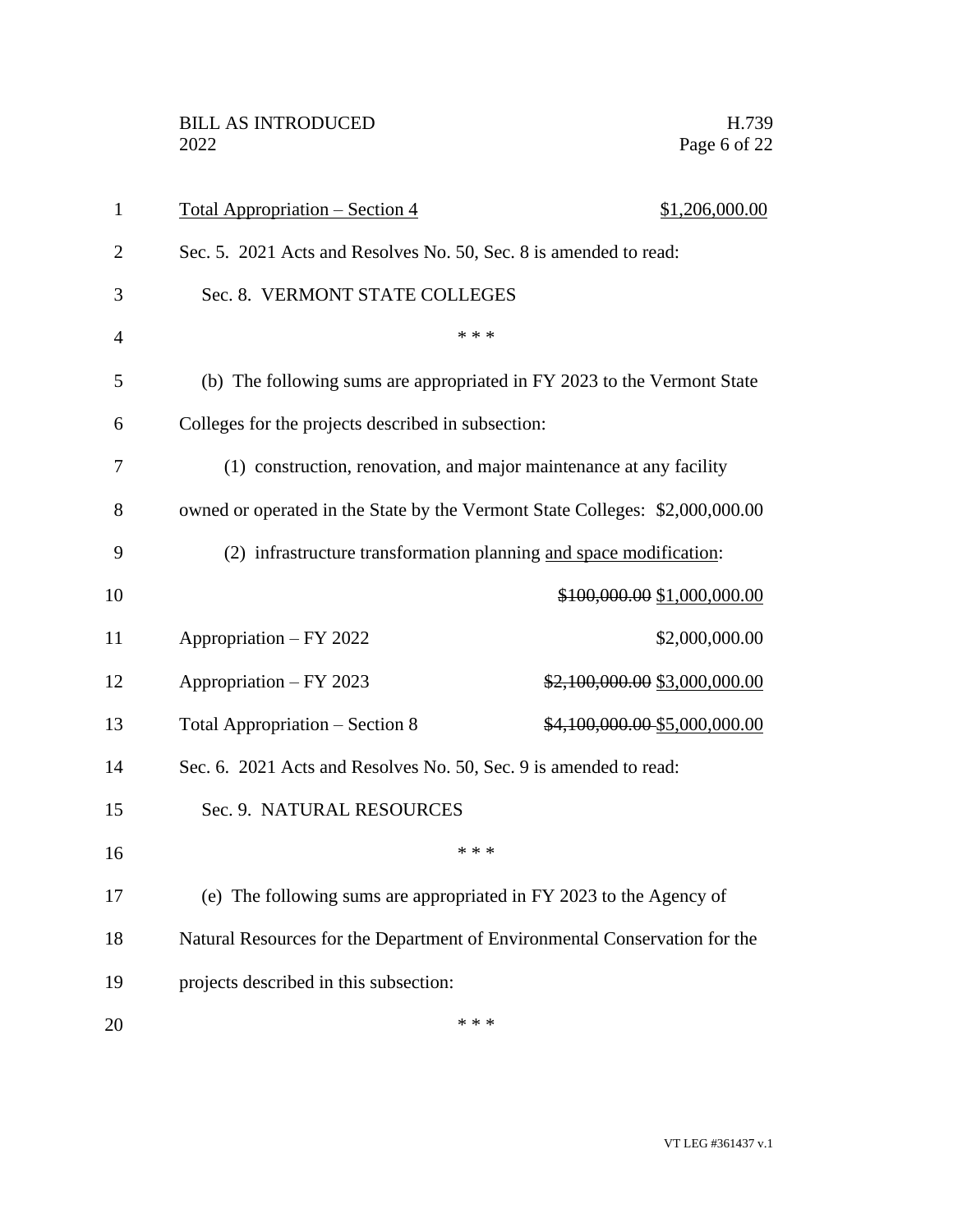## BILL AS INTRODUCED H.739<br>2022 Page 7 of 22

| $\mathbf{1}$   | (2) <del>Dam safety and hydrology projects</del> High and Significant Hazard  |
|----------------|-------------------------------------------------------------------------------|
| $\overline{2}$ | Dam, dam safety improvements:<br>\$805,000.00 \$3,115,000.00                  |
| 3              | * * *                                                                         |
| $\overline{4}$ | (4) Little Hosmer Dam, rehabilitation:<br>\$190,000.00                        |
| 5              | (5) Infrastructure Investment and Jobs Act, Drinking and Clean Water          |
| 6              | <b>State Revolving Fund, State match:</b><br>\$2,833,980.00                   |
| 7              | (f) The following sums are appropriated in FY 2023 to the Agency of           |
| 8              | Natural Resources for the Department of Forests, Parks and Recreation for the |
| 9              | following projects:                                                           |
| 10             | (1) Infrastructure rehabilitation, including statewide small-scale            |
| 11             | rehabilitation, wastewater repairs, preventive improvements and upgrades      |
| 12             | of restrooms and bathhouses, and statewide small-scale road rehabilitation    |
| 13             | \$4,476,553.00 \$4,251,553.00<br>projects:                                    |
| 14             | (2) Rustic Cabin Construction Program:<br>\$500,000.00 \$700,000.00           |
| 15             | (g) The following amounts are appropriated in FY 2023 to the Agency of        |
| 16             | Natural Resources for the projects described in this subsection:              |
| 17             | (1) General infrastructure projects, including small-scale maintenance        |
| 18             | \$1,083,500.00<br>and rehabilitation of infrastructure:                       |
| 19             | (2) Lake Champlain Walleye Association, Inc., to upgrade and repair the       |
| 20             | \$25,000.00<br>Walleye rearing, restoration, and stocking infrastructure:     |
| 21             | (h) The following shall apply to the amounts appropriated in this section:    |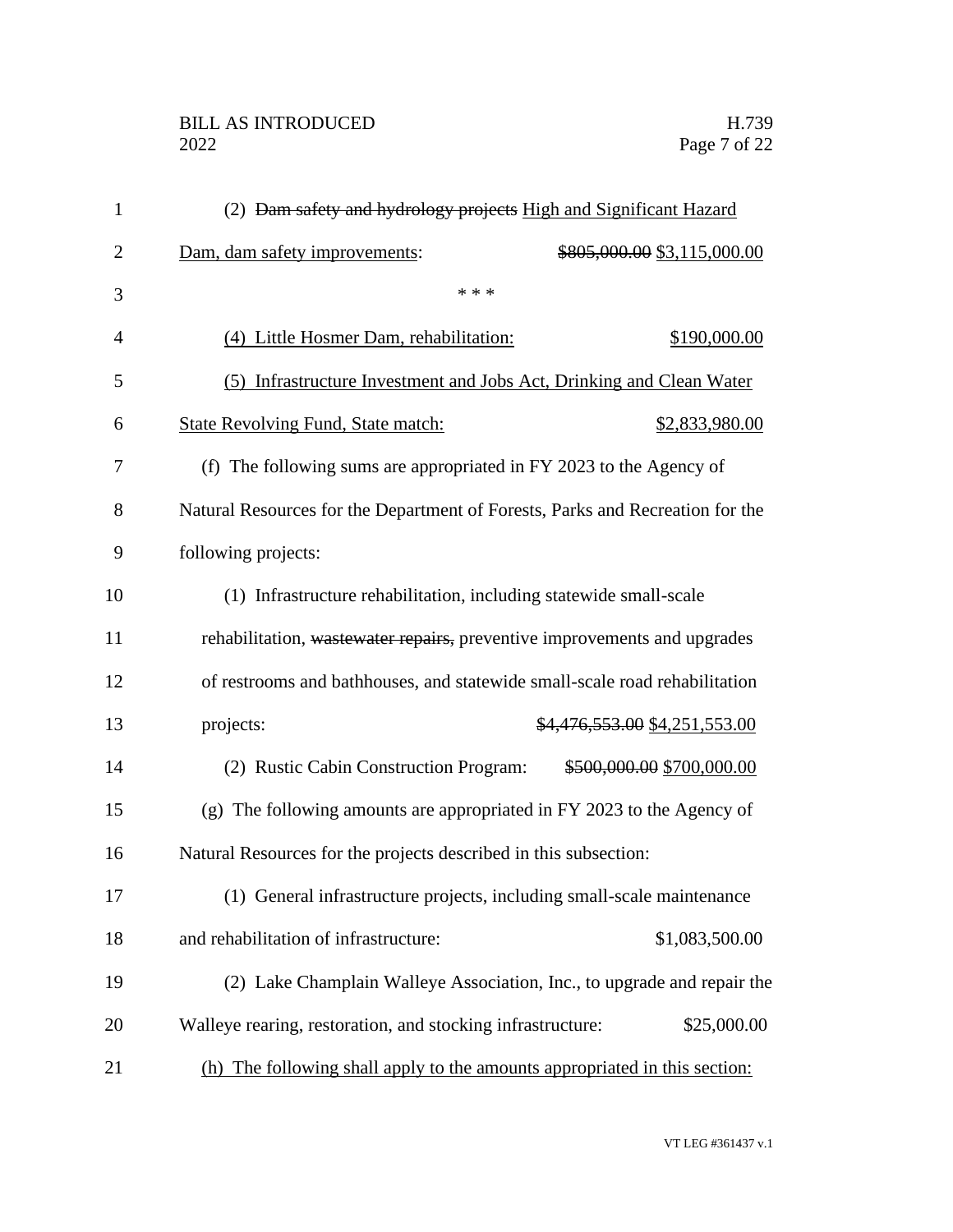## BILL AS INTRODUCED H.739<br>2022 Page 8 of 22

| 1              |                                                                                  | (1) For the amounts appropriated in subdivision $(e)(5)$ of this section,    |
|----------------|----------------------------------------------------------------------------------|------------------------------------------------------------------------------|
| $\overline{2}$ | the funds shall not be released until the federal grant has been received by the |                                                                              |
| 3              | State.                                                                           |                                                                              |
| 4              |                                                                                  | (2) For the amount appropriated in subdivision $(f)(2)$ of this section, the |
| 5              | Department of Forests, Parks and Recreation is authorized to use not more than   |                                                                              |
| 6              | \$200,000.00 to work with career technical education centers for assistance      |                                                                              |
| 7              | with the Rustic Cabin Construction Program.                                      |                                                                              |
| 8              | Appropriation – FY 2022                                                          | \$11,455,214.00                                                              |
| 9              | Appropriation – FY 2023                                                          | \$9,853,264.00 \$15,162,244.00                                               |
| 10             | Total Appropriation – Section 9                                                  | \$21,308,478.00 \$26,617,458.00                                              |
| 11             | Sec. 7. 2021 Acts and Resolves No. 50, Sec. 10 is amended to read:               |                                                                              |
| 12             | Sec. 10. CLEAN WATER INITIATIVES                                                 |                                                                              |
| 13             | * * *                                                                            |                                                                              |
| 14             | (c) The sum of $$500,000.00$ is appropriated in FY 2022 to the Agency of         |                                                                              |
| 15             | Natural Resources for forestry access roads, recreation access roads, and water  |                                                                              |
| 16             | quality improvements. [Repealed.]                                                |                                                                              |
| 17             | * * *                                                                            |                                                                              |
| 18             |                                                                                  | (e) The sum of $$11,000,000.00$ is appropriated in FY 2023 to the Agency     |
| 19             | of Natural Resources for the Department of Environmental Conservation for        |                                                                              |
| 20             | elean water implementation projects The amount of \$200,000.00 is                |                                                                              |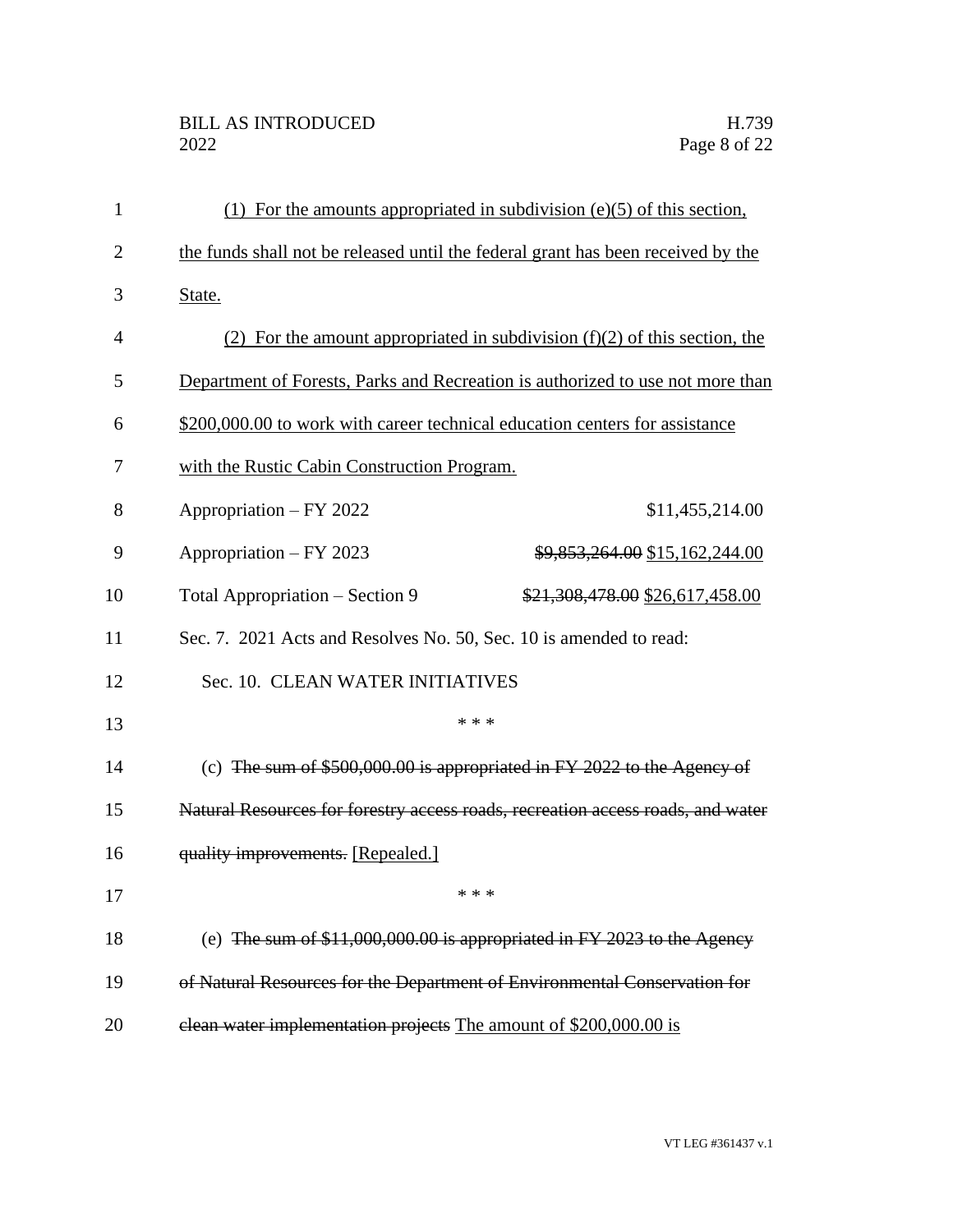| $\mathbf{1}$   | appropriated in FY 2023 to the Agency of Agriculture, Food and Markets for    |                 |
|----------------|-------------------------------------------------------------------------------|-----------------|
| $\overline{2}$ | water quality grants and contracts.                                           |                 |
| 3              | * * *                                                                         |                 |
| $\overline{4}$ | (i) The following amounts are appropriated in FY 2023 to the Agency of        |                 |
| 5              | Natural Resources for the Department of Environmental Conservation for the    |                 |
| 6              | projects described in this subsection:                                        |                 |
| 7              | (1) Water Pollution Control Fund, Clean Water State/EPA Revolving             |                 |
| 8              | Loan Fund (CWSRF) match:                                                      | \$1,548,219.00  |
| 9              | (2) Municipal Pollution Control Grants, pollution control projects and        |                 |
| 10             | planning advances for feasibility studies:                                    | \$2,715,000.00  |
| 11             | $(i)(1)$ The following amounts are appropriated in FY 2023 to the Vermont     |                 |
| 12             | Housing and Conservation Board for the projects described in this subsection: |                 |
| 13             | (A) Agricultural water quality projects:                                      | \$200,000.00    |
| 14             | (B) Land conservation and water quality projects:                             | \$2,000,000.00  |
| 15             | (2) A grant issued under subdivision $(1)(A)$ of this subsection:             |                 |
| 16             | (A) shall not be considered a State grant under 6 V.S.A. chapter 215,         |                 |
| 17             | subchapter 3 for purposes of calculating the maximum amount of a State water  |                 |
| 18             | quality assistance award under 6 V.S.A. § 4824 or 4826; and                   |                 |
| 19             | (B) may be used to satisfy a grant recipient's cost share requirements.       |                 |
| 20             | Appropriation – FY 2022                                                       | \$11,000,000.00 |
| 21             |                                                                               | \$10,500,000.00 |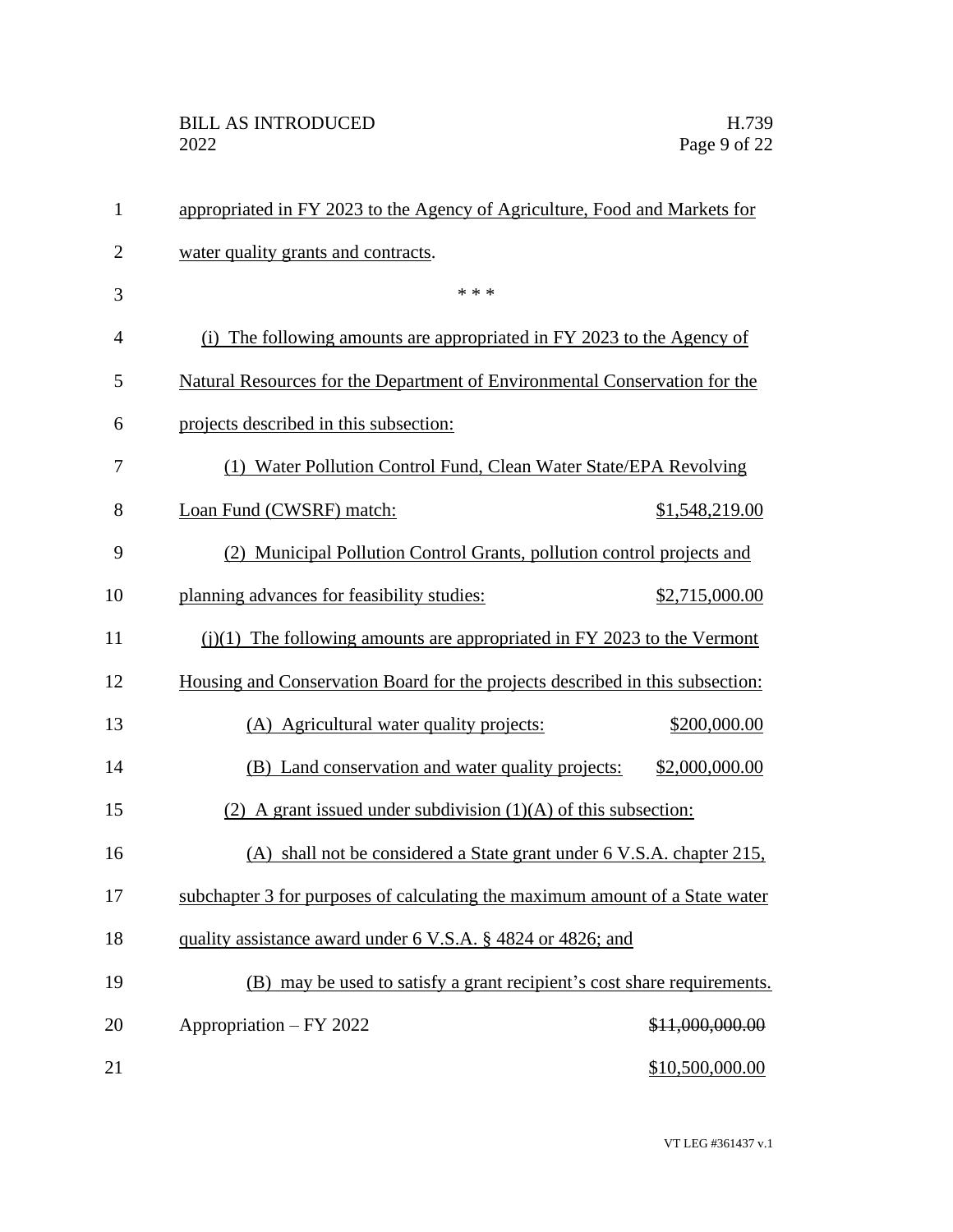|                | <b>BILL AS INTRODUCED</b><br>2022                                             | H.739<br>Page 10 of 22        |
|----------------|-------------------------------------------------------------------------------|-------------------------------|
| $\mathbf{1}$   | Appropriation - FY 2023                                                       | \$11,000,000.00               |
| $\overline{2}$ |                                                                               | \$6,663,219.00                |
| 3              | Total Appropriation - Section 10                                              | \$22,000,000.00               |
| 4              |                                                                               | \$17,163,219.00               |
| 5              | Sec. 8. 2021 Acts and Resolves No. 50, Sec. 11 is amended to read:            |                               |
| 6              | Sec. 11. MILITARY                                                             |                               |
| 7              | (a) The sum of \$900,000.00 is appropriated in FY 2022 to the Department      |                               |
| 8              | of Military for maintenance, renovations, and ADA compliance at State         |                               |
| 9              | armories.                                                                     |                               |
| 10             | (b) The sum of \$900,000.00 are \$1,100,000.00 is appropriated in FY 2023     |                               |
| 11             | to the Department of Military for the projects described in subsection (a) of |                               |
| 12             | this section.                                                                 |                               |
| 13             | Appropriation – FY 2022                                                       | \$900,000.00                  |
| 14             | Appropriation - FY 2023                                                       | \$900,000.00 \$1,100,000.00   |
| 15             | Total Appropriation - Section 11                                              | \$1,800,000.00 \$2,000,000.00 |
| 16             | Sec. 9. 2021 Acts and Resolves No. 50, Sec. 12 is amended to read:            |                               |
| 17             | Sec. 12. PUBLIC SAFETY                                                        |                               |
| 18             | * * *                                                                         |                               |
| 19             | (b) The sum of $$50,000.00$ is appropriated in FY 2023 to the Department of   |                               |
| 20             | Public Safety for a feasibility study for the Vermont Police Academy in       |                               |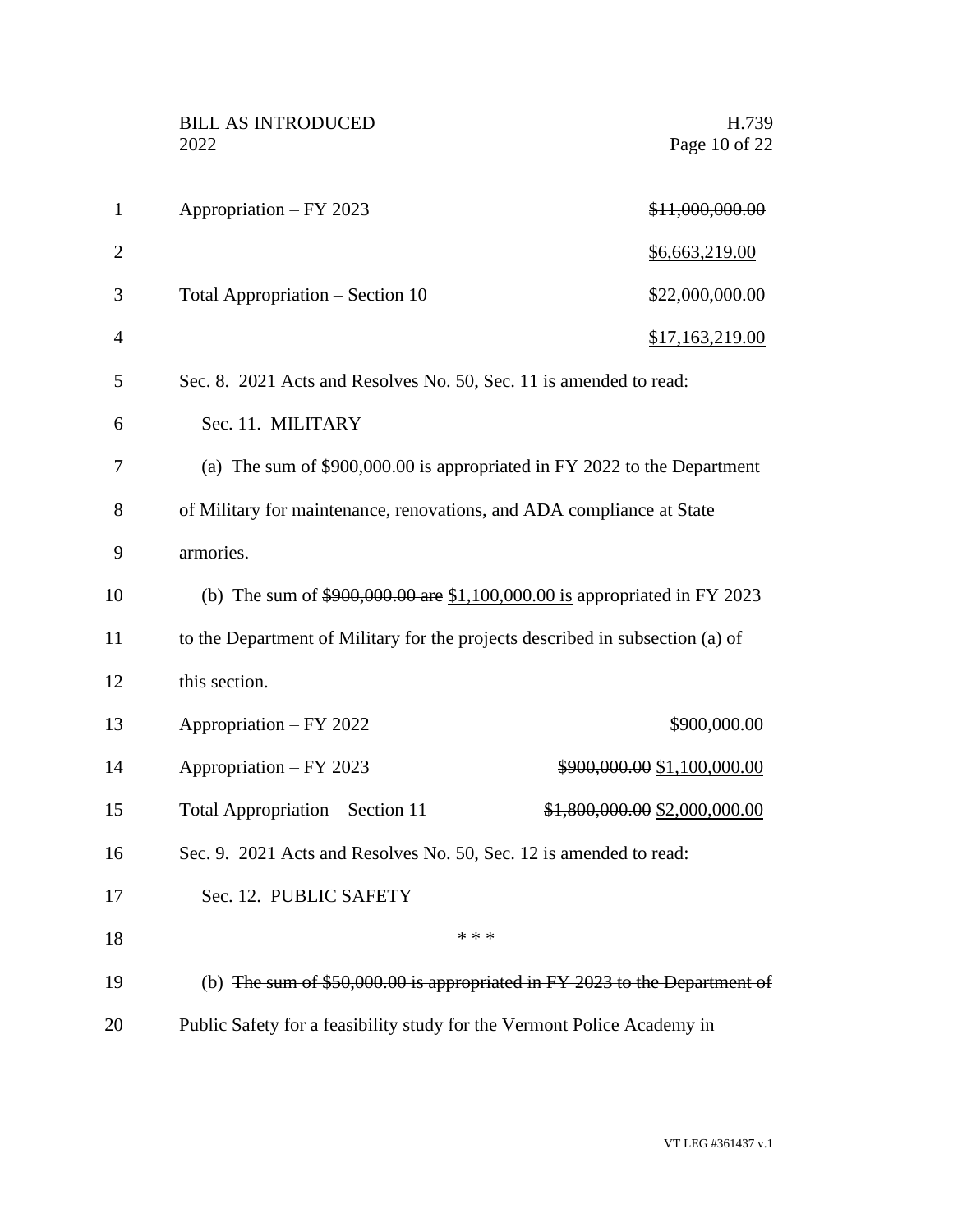| $\mathbf{1}$   | Pittsford. The following amounts are appropriated in FY 2023 to the          |
|----------------|------------------------------------------------------------------------------|
| $\overline{2}$ | Department of Public Safety for the projects described in this subsection:   |
| 3              | Pittsford, Vermont Policy Academy, feasibility study:<br>\$50,000.00<br>(1)  |
| $\overline{4}$ | (2) Williston Public Safety Field Station, construction:<br>\$3,500,000.00   |
| 5              | Appropriation - FY 2022<br>\$6,120,000.00                                    |
| 6              | Appropriation - FY 2023<br>\$50,000.00 \$3,550,000.00                        |
| 7              | Total Appropriation – Section 12<br>\$6,170,000.00 \$9,620,000.00            |
| 8              | Sec. 10. 2021 Acts and Resolves No. 50, Sec. 13 is amended to read:          |
| 9              | Sec. 13. AGRICULTURE, FOOD AND MARKETS                                       |
| 10             | * * *                                                                        |
| 11             | (b) The sum of $$350,000.00 $1,400,000.00$ is appropriated in FY 2023 to     |
| 12             | the Department of Buildings and General Services for the Agency of           |
| 13             | Agriculture, Food and Markets for the project described in subsection (a) of |
| 14             | this section major maintenance, renovation, and modernization planning and   |
| 15             | design at the Vermont Building at the Eastern States Exhibition.             |
|                |                                                                              |
| 16             | Appropriation - FY 2022<br>\$260,000.00                                      |
| 17             | Appropriation - FY 2023<br>\$350,000.00 \$1,400,000.00                       |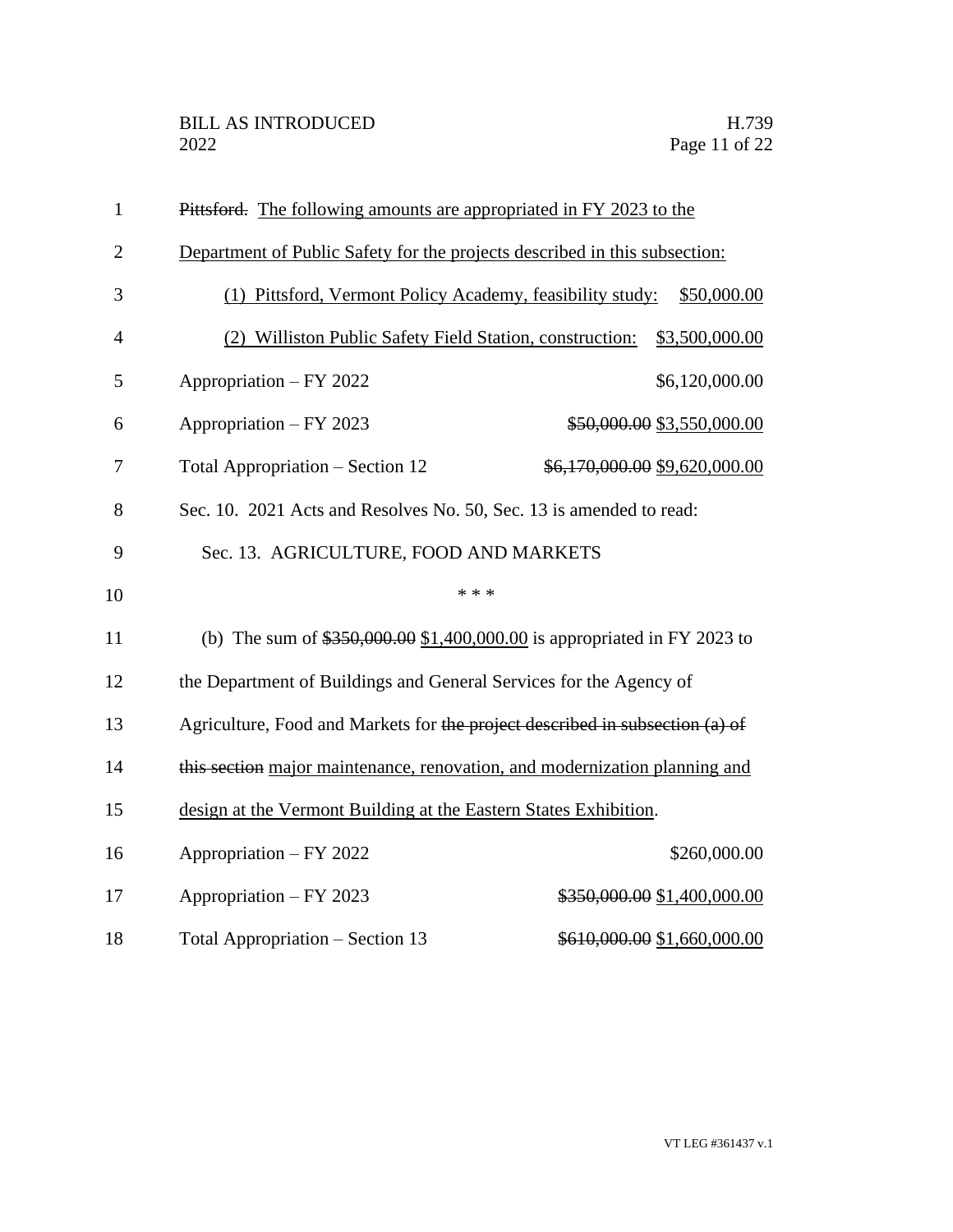| $\mathbf{1}$   | Sec. 11. 2021 Acts and Resolves No. 50, Sec. 17a is added to read:               |
|----------------|----------------------------------------------------------------------------------|
| $\overline{2}$ | Sec. 17a. SERGEANT AT ARMS                                                       |
| 3              | The amount of \$185,000.00 is appropriated in FY 2023 to the Sergeant at         |
| 4              | <u>Arms for upgrades to 2 Aiken Street.</u>                                      |
| 5              | <u> Total Appropriation – Section 17a</u><br>\$185,000.00                        |
| 6              | Sec. 12. 2021 Acts and Resolves No. 50, Sec. 17b is added to read:               |
| 7              | Sec. 17b. FY 2022 AND FY 2023; AMERICAN RESCUE PLAN ACT;                         |
| 8              | STATE AND LOCAL FISCAL RECOVERY FUND; CAPITAL                                    |
| 9              | PROJECTS; AUTHORIZATIONS                                                         |
| 10             | (a) Findings. The General Assembly finds:                                        |
| 11             | (1) In 2021 Acts and Resolves No. 74, Sec. G.700 $(c)$ , the General             |
| 12             | Assembly authorized the Commissioner of Finance and Management to use            |
| 13             | not more than \$15,000,000.00 in American Rescue Plan Act (ARPA) funds to        |
| 14             | offset capital funds appropriated to projects supporting water and sewer         |
| 15             | infrastructure in fiscal year 2022 to the extent feasible under federal law and  |
| 16             | guidance.                                                                        |
| 17             | (2) The Governor's fiscal year 2022–2023 capital budget adjustment               |
| 18             | report included recommendations for water and sewer infrastructure projects      |
| 19             | historically funded in the State's capital construction act that could be funded |
| 20             | in fiscal years 2022 and 2023 with ARPA funds.                                   |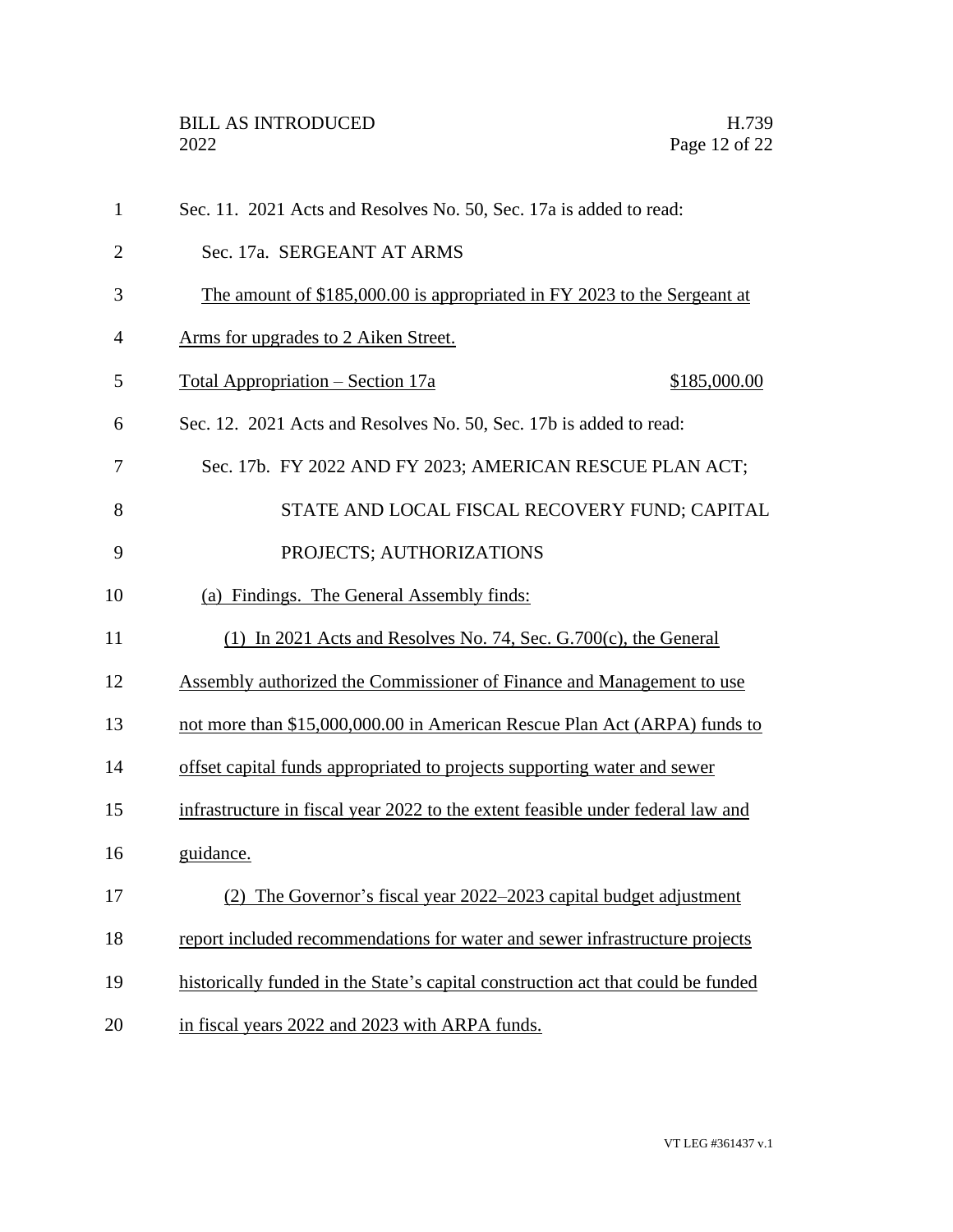| $\mathbf{1}$   | (3) The General Assembly finds that in addition to the capital projects         |
|----------------|---------------------------------------------------------------------------------|
| $\overline{2}$ | identified by the Governor's fiscal year 2022–2023 capital budget adjustment    |
| 3              | report, there are other capital projects that can be funded in fiscal year 2023 |
| $\overline{4}$ | with ARPA funds.                                                                |
| 5              | (b) Intent. It is the intent of the General Assembly to authorize certain       |
| 6              | projects that are eligible for ARPA funds in this act but appropriate the funds |
| 7              | for these projects in the FY 2023 Annual Appropriations Act.                    |
| 8              | (c) Authorizations. In fiscal years 2022 and 2023, the following capital        |
| 9              | projects are authorized to be undertaken with funds appropriated in the         |
| 10             | FY 2023 Annual Appropriations Act:                                              |
| 11             | (1) In FY 2022 and FY 2023, the Department of Forests, Parks and                |
| 12             | Recreation is authorized to upgrade forestry access roads, recreation access    |
| 13             | roads, and make water quality improvements to these roads.                      |
| 14             | (2) In FY 2023, in addition to the amounts appropriated in Sec. $10(e)$ of      |
| 15             | this act, the Agency of Agriculture, Food and Markets is authorized to issue    |
| 16             | water quality grants and contracts.                                             |
| 17             | (3) In FY 2023, in addition to the amounts appropriated in Sec. $10(i)(2)$      |
| 18             | of this act, the Department of Environmental Conservation is authorized to      |
| 19             | issue municipal pollution control grants.                                       |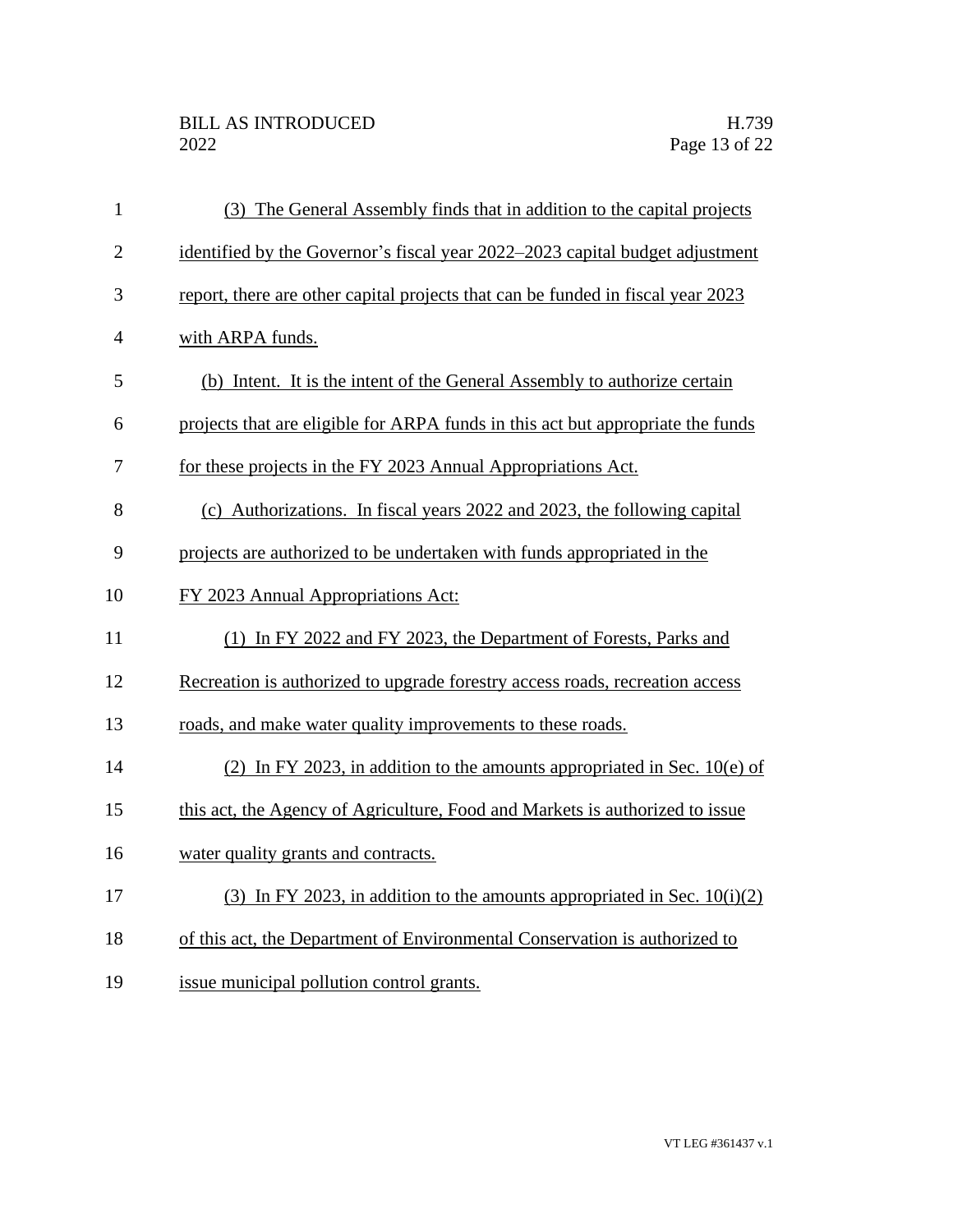| 1              | (4) In FY 2023, the Department of Forests, Parks and Recreation is                |
|----------------|-----------------------------------------------------------------------------------|
| $\overline{2}$ | authorized to make wastewater repairs and water and sewer infrastructure          |
| 3              | improvements and upgrades to restrooms and bathhouses at State parks.             |
| $\overline{4}$ | (5) In FY 2023, in addition to the amount appropriated in Sec.                    |
| 5              | $10(j)(1)(A)$ of this act, the Vermont Housing and Conservation Board is          |
| 6              | authorized to issue grants for water quality improvement projects.                |
| 7              | (6) In FY 2023, the Vermont Historical Society is authorized to make              |
| 8              | upgrades and repairs to the HVAC system at the Vermont History Center in          |
| 9              | Barre.                                                                            |
| 10             | The Department of Buildings and General Services is authorized to                 |
| 11             | begin design and construction for the expansion of the State House in             |
| 12             | Montpelier.                                                                       |
| 13             | (8) The Judiciary is authorized to make HVAC improvements to county               |
| 14             | courthouses.                                                                      |
| 15             | Sec. 13. 2021 Acts and Resolves No. 50, Sec. 17c is added to read:                |
| 16             | Sec. 17c. FY 2023; AMERICAN RESCUE PLAN ACT; CAPITAL                              |
| 17             | PROJECTS FUND; APPROPRIATIONS                                                     |
| 18             | (a) Intent. To the extent permitted by federal law and guidance, it is the        |
| 19             | intent of the General Assembly to appropriate in this act federal funds from the  |
| 20             | Coronavirus Capital Projects Fund provided to the State by the American           |
| 21             | Rescue Plan Act of 2021, Pub. L. 117-2 to carry out critical capital projects for |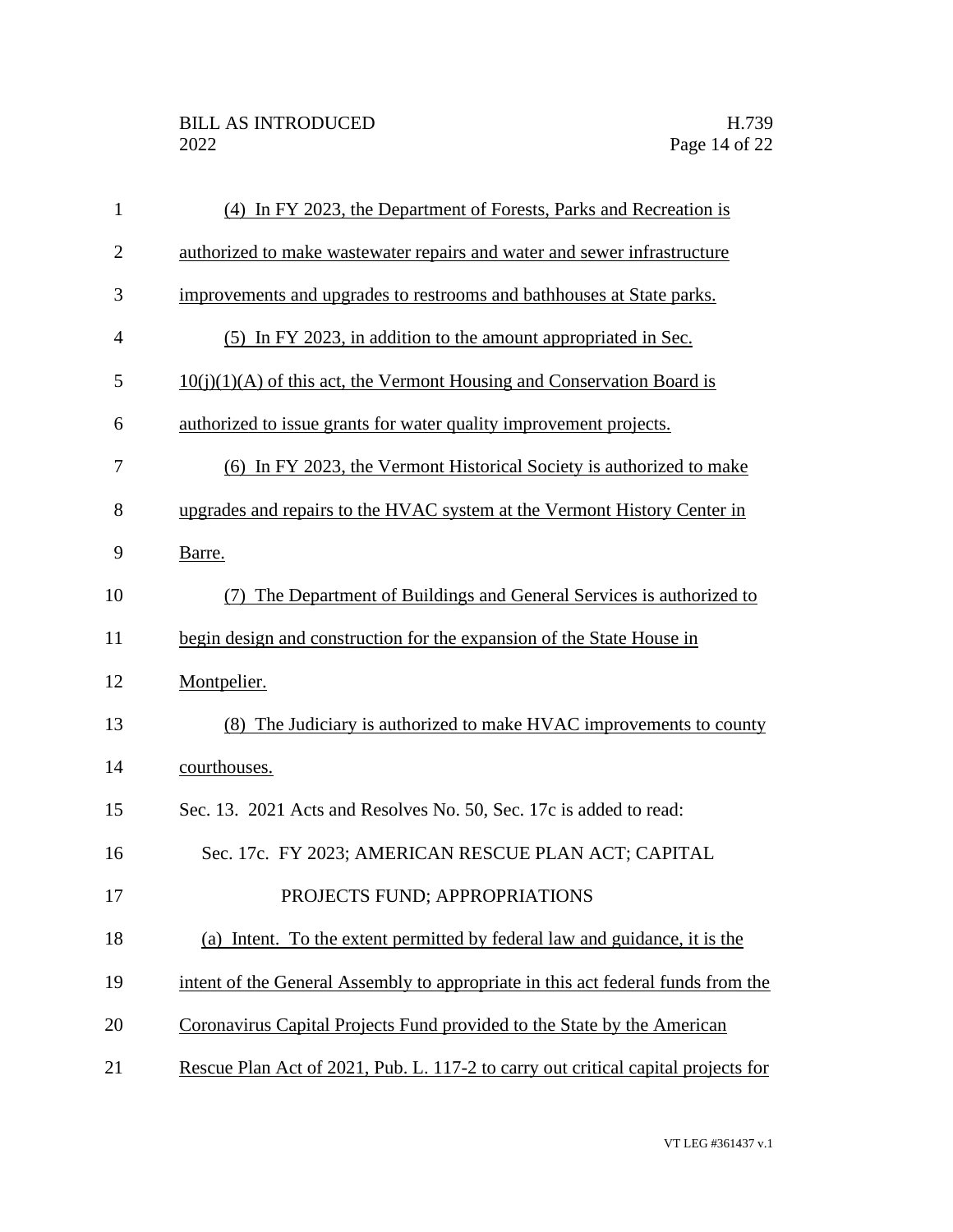| $\mathbf{1}$   | the State to directly enable work, education, and health monitoring in response   |
|----------------|-----------------------------------------------------------------------------------|
| $\overline{2}$ | to the public health emergency with respect to the Coronavirus Disease            |
| 3              | (COVID-19).                                                                       |
| $\overline{4}$ | (b) Appropriations. The following sums are appropriated from the                  |
| 5              | Coronavirus Capital Projects Fund for the projects described below:               |
| 6              | (1) the amount of \$1,530,816.00 to the Department of Forests, Parks and          |
| 7              | Recreation for the Parks Connectivity Project to improve reliability,             |
| 8              | performance, and support Internet connectivity services to all State parks;       |
| 9              | $(2)$ the amount of \$15,900,000.00 to the Department of Libraries for the        |
| 10             | Libraries Capital Project for capital improvements to libraries, including        |
| 11             | Americans with Disabilities Act compliance, space renovations for improved        |
| 12             | Internet access for telehealth appointments and job interviews, and general       |
| 13             | building renovations;                                                             |
| 14             | (3) the amount of \$25,619,184.00 to the Department of Public Service in          |
| 15             | order to support and accelerate the State's goal of achieving universal access to |
| 16             | reliable, high-quality, affordable broadband. This appropriation shall be         |
| 17             | transferred to the Vermont Community Broadband Fund to make grants                |
| 18             | through the Broadband Construction Program;                                       |
| 19             | (4) the amount of \$21,500,000.00 to the Department of Public Service             |
| 20             | for the critical communications expansion program to support mapping, data        |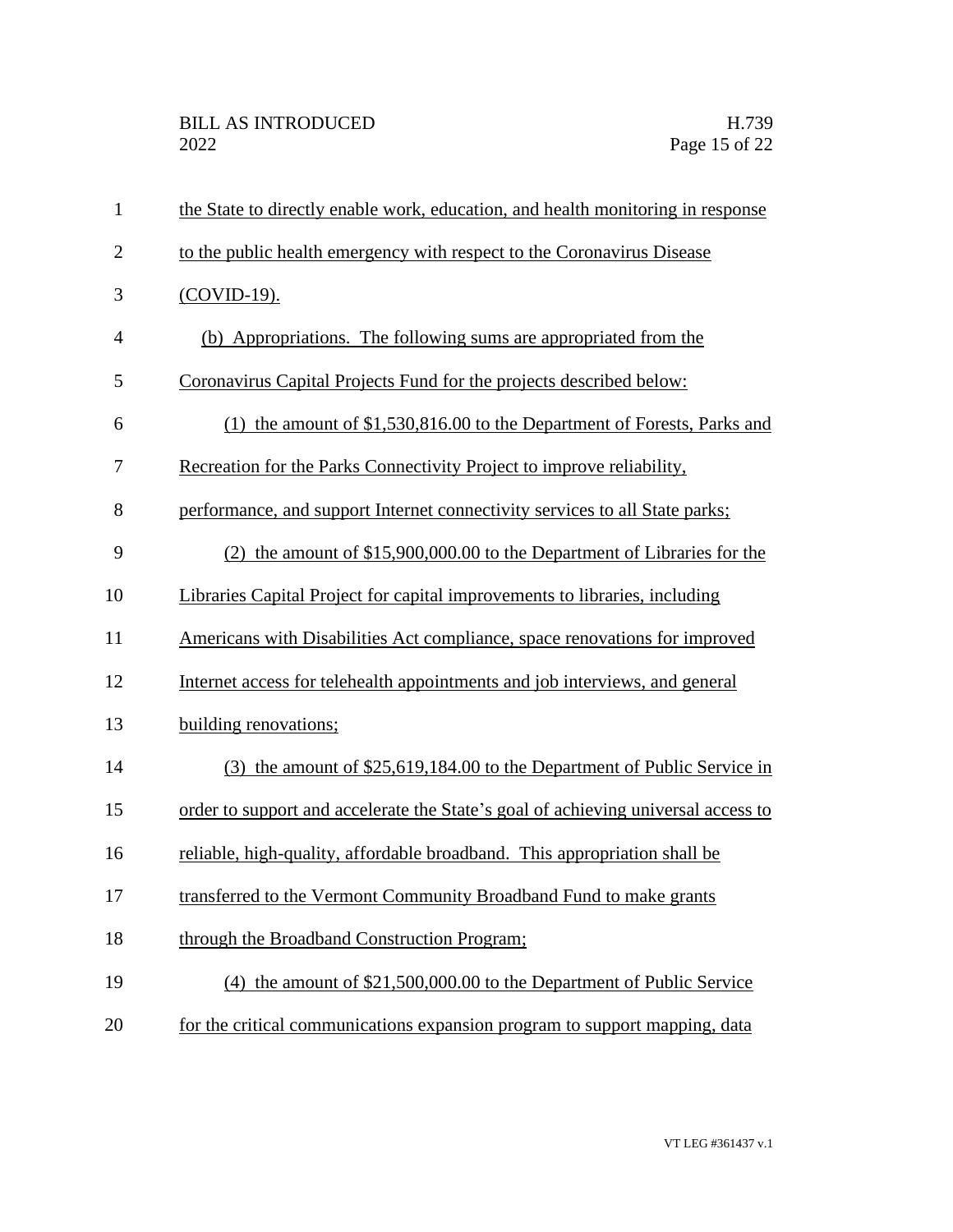| $\mathbf{1}$   | collection, and the deployment of new mobile wireless installations to improve |  |
|----------------|--------------------------------------------------------------------------------|--|
| $\overline{2}$ | service along State highways and in population centers; and                    |  |
| 3              | (5) the amount of \$50,000.00 to the Mount Ascutney Regional                   |  |
| $\overline{4}$ | Commission to hire a consultant to facilitate community discussions on the use |  |
| 5              | of the former Southeast State Correctional Facility property in Windsor to     |  |
| 6              | enable work, education, and health monitoring; to create base maps; and to     |  |
| 7              | conduct a legal analysis.                                                      |  |
| 8              | (c) Authorizations. The Department of Buildings and General Services is        |  |
| 9              | authorized to use monies from the Capital Projects Fund for municipal energy   |  |
| 10             | resilience initiatives.                                                        |  |
| 11             | (d) Reports.                                                                   |  |
| 12             | (1) On or before September 15, 2022 and annually thereafter until              |  |
| 13             | September 15, 2026, the Commissioner of Finance and Management shall           |  |
| 14             | submit a report to the Joint Fiscal Committee, the House Committee on          |  |
| 15             | Corrections and Institutions, and the Senate Committee on Institutions on the  |  |
| 16             | status of all expenditures made from the Capital Projects Fund provided to the |  |
| 17             | State from the American Rescue Plan Act of 2021, Pub. L. No. 117-2             |  |
| 18             | (ARPA). The report shall include updates on project eligibility, obligated     |  |
| 19             | funds, actual expenditures, and any compliance or reporting issues.            |  |
| 20             | (2) On or before January 15, 2023, the Commissioner of Finance and             |  |
| 21             | Management shall provide an update to the September 15, 2022 ARPA report       |  |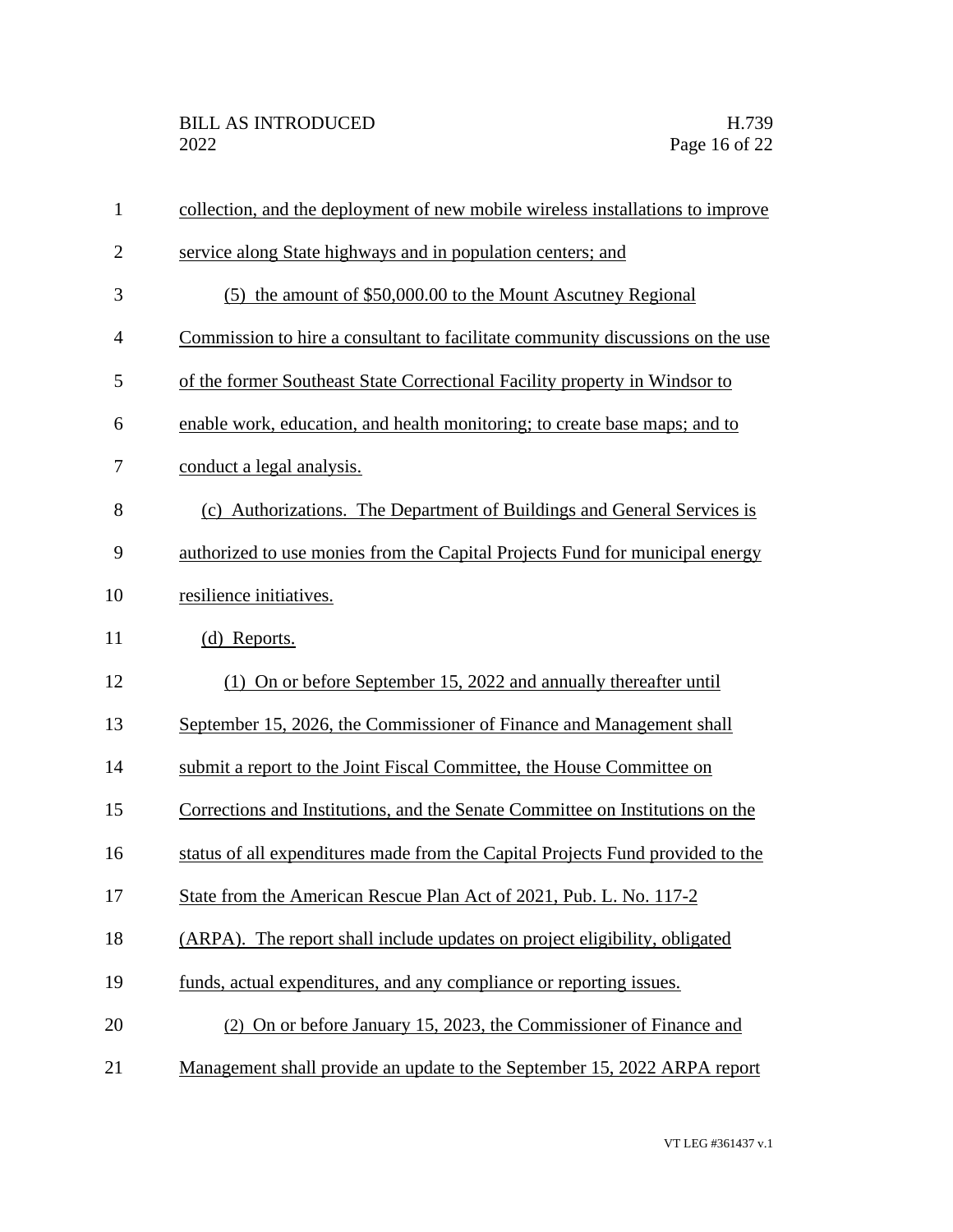| $\mathbf{1}$   | described in subsection (a) of this section to the House and Senate Committees |                 |
|----------------|--------------------------------------------------------------------------------|-----------------|
| $\overline{2}$ | on Institutions, including recommendations, if any, for reallocation of ARPA   |                 |
| 3              | Capital Projects Fund in the fiscal year 2024 capital construction act.        |                 |
| $\overline{4}$ | <u> Total Appropriation – Section 17d</u>                                      | \$64,600,000.00 |
| 5              | Sec. 14. 2021 Acts and Resolves No. 50, Sec. 18 is amended to read:            |                 |
| 6              | Sec. 18. REALLOCATION OF FUNDS; TRANSFER OF FUNDS                              |                 |
| 7              | (a) The following sums are reallocated to the Department of Buildings          |                 |
| 8              | and General Services from prior capital appropriations to defray expenditures  |                 |
| 9              | authorized in Sec. 2 of this act:                                              |                 |
| 10             | * * *                                                                          |                 |
| 11             | (4) of the amount appropriated in 2015 Acts and Resolves No. 26,               |                 |
| 12             | Sec. $2(b)(5)$ (major maintenance):                                            | \$35,475.94     |
| 13             | (5) of the amount appropriated in 2015 Acts and Resolves No. 26,               |                 |
| 14             | Sec. 2(c)(11) (Southern State Correctional Facility, copper waterline          |                 |
| 15             | replacement):                                                                  | \$82,851.42     |
| 16             | (6) of the amount appropriated in 2016 Acts and Resolves No. 160,              |                 |
| 17             | Sec. 2(c)(15) (Southern State Correctional Facility, steam line replacement):  |                 |
| 18             |                                                                                | \$147,068.63    |
| 19             | of the amount appropriated in 2016 Acts and Resolves No. 160,                  |                 |
| 20             | Sec. 2(c)(16) (Statewide, ADA projects, State-owned buildings and              |                 |
| 21             | courthouses):                                                                  | \$52,460.30     |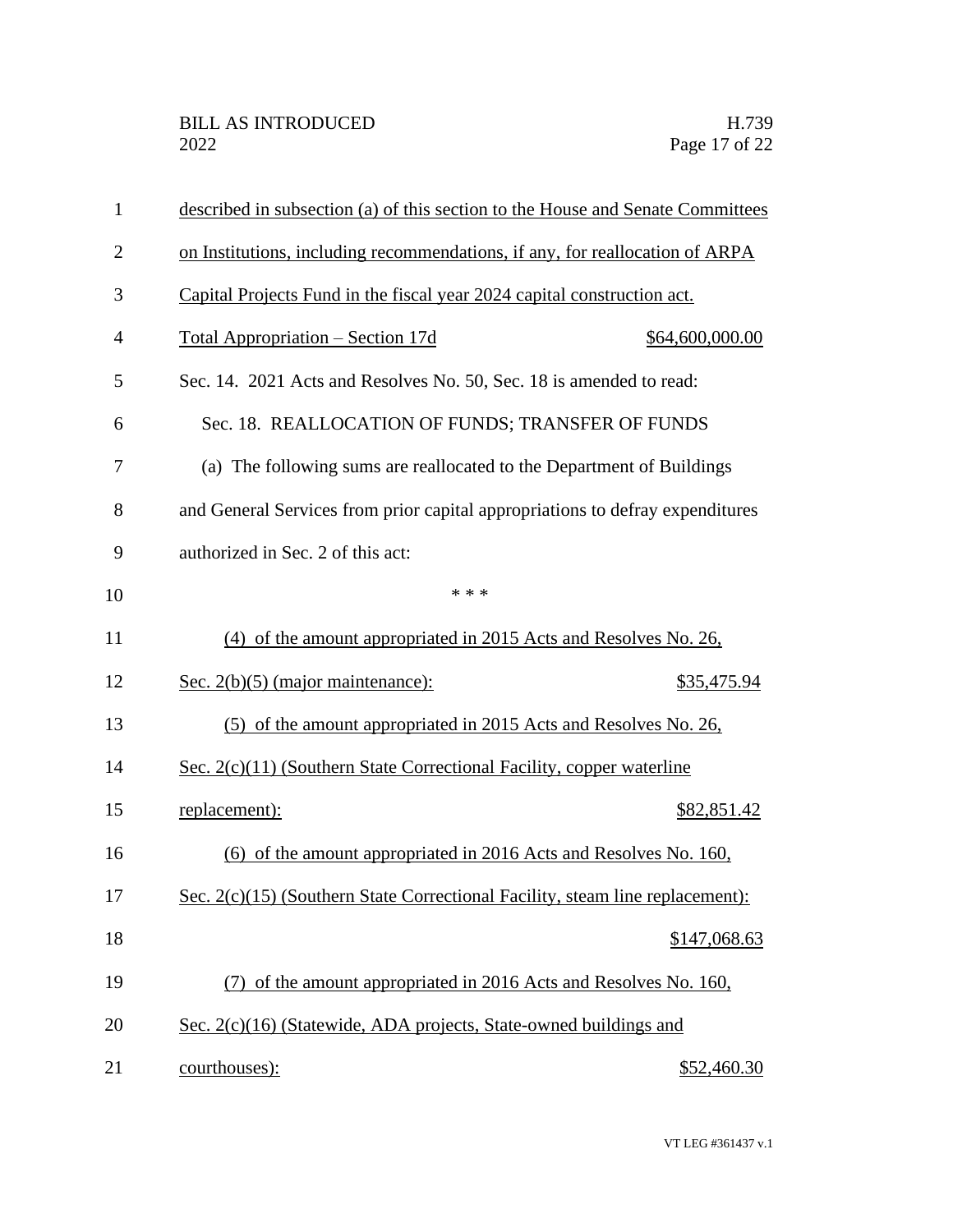| $\mathbf{1}$   | (8) of the amount appropriated in 2016 Acts and Resolves No. 160,              |              |
|----------------|--------------------------------------------------------------------------------|--------------|
| $\overline{2}$ | Sec. 2(c)(19) (Waterbury State Office Complex project, true up): \$11,016.00   |              |
| 3              | (9) of the amount appropriated in 2016 Acts and Resolves No. 160,              |              |
| 4              | Sec. 13(c)(2) (Westminster, DPS Facility, project cost adjustment for          |              |
| 5              | unanticipated site conditions and code modifications):                         | \$4,522.99   |
| 6              | (10) of the amount appropriated in 2017 Acts and Resolves No. 84               |              |
| 7              | Sec. $2(b)(2)$ (Statewide – Major Maintenance):                                | \$53,755.21  |
| 8              | (11) of the amount appropriated in 2017 Acts and Resolves No. 84,              |              |
| 9              | Sec. 2(b)(6) (Randolph, Agencies of Agriculture, Food and Markets and of       |              |
| 10             | Natural Resources, collaborative laboratory, construction):                    | \$156,275.91 |
| 11             | (12) of the amount appropriated in 2017 Acts and Resolves No. 84,              |              |
| 12             | Sec. 2(b)(7) (Springfield, Southern State Correctional Facility, completion of |              |
| 13             | the steamline replacement):                                                    | \$36,382.55  |
| 14             | (13) of the amount appropriated in 2017 Acts and Resolves No. 84               |              |
| 15             | Sec. 2(b)(9) (Newport, Northern State Correctional Facility Door Control       |              |
| 16             | replacement:                                                                   | \$72,287.54  |
| 17             | (14) of the amount appropriated in 2018 Acts and Resolves No. 190,             |              |
| 18             | Sec. 2(c)(2) (Statewide, major maintenance):                                   | \$26,921.21  |
| 19             | (15) of the amount appropriated in 2018 Acts and Resolves No. 190,             |              |
| 20             | Sec. 2(c)(18) (Rutland, Marble Valley Regional Correctional Facility):         |              |
| 21             |                                                                                | \$2,850.00   |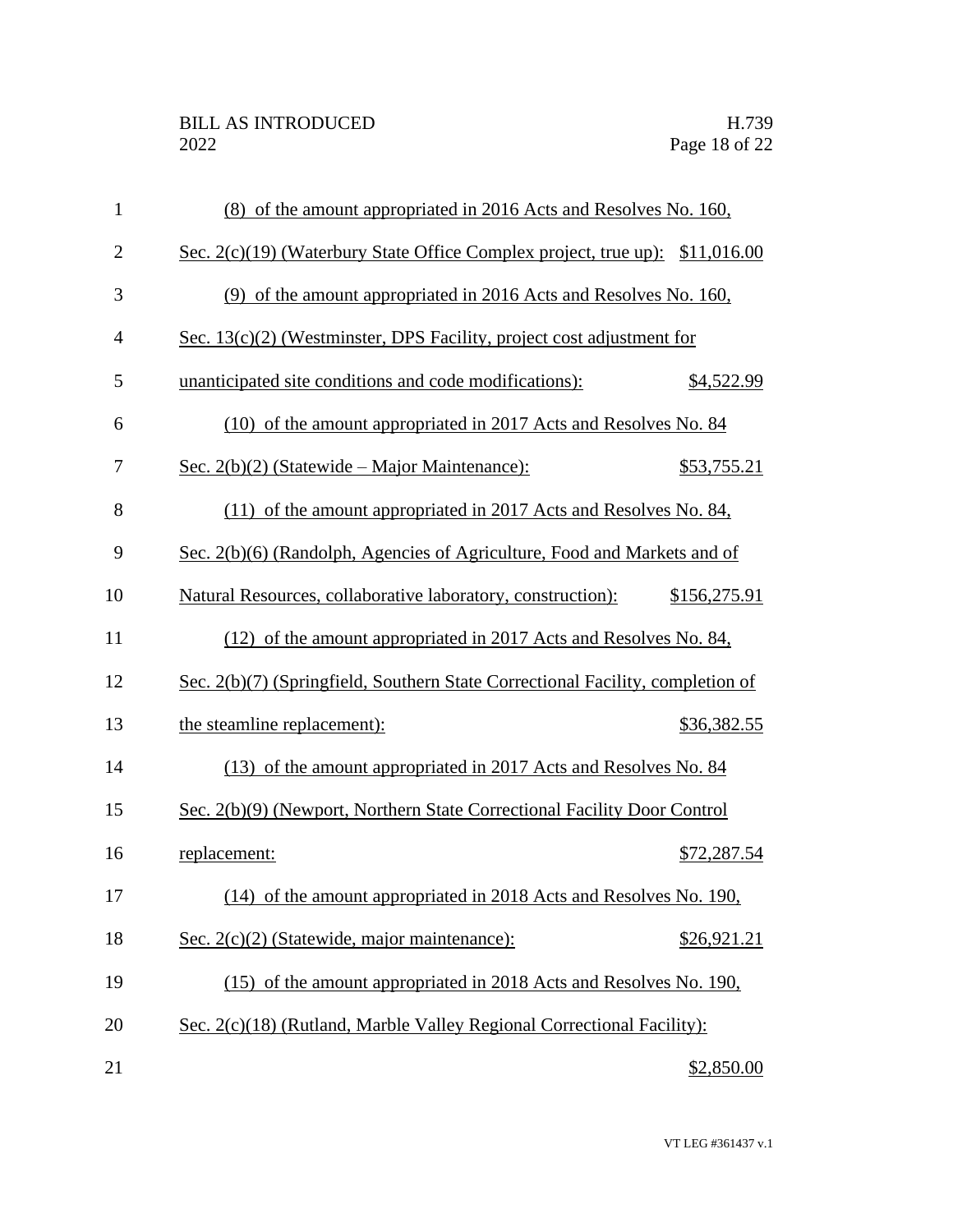| $\mathbf{1}$   | (16) of the amount appropriated in 2018 Acts and Resolves No. 190,           |
|----------------|------------------------------------------------------------------------------|
| $\overline{2}$ | Sec. 2(c)(8) (Waterbury State Office Complex, Weeks building renovation and  |
| 3              | $fit-up$ :<br>\$224,387.21                                                   |
| $\overline{4}$ | (17) of the amount appropriated in 2018 Acts and Resolves No. 190,           |
| 5              | Sec. 2(c)(17) (Waterbury State Office Complex, Stanley and Wasson,           |
| 6              | demolition of Stanley Hall, and programming, schematic design, and design    |
| 7              | development for Wasson Hall):<br>\$265,247.20                                |
| 8              | (18) of the amount appropriated in 2018 Acts and Resolves No. 190,           |
| 9              | <u>Sec. <math>6(a)(9)</math> (E-911 compliance grants):</u><br>\$39,156.48   |
| 10             | (19) of the amount appropriated in 2018 Acts and Resolves No. 190,           |
| 11             | Sec. $11(e)(1)(B)$ (phosphorous removal equipment):<br>\$58,890.00           |
| 12             | (20) of the amount appropriated in 2018 Acts and Resolves No. 190,           |
| 13             | Sec. $16(c)(a)$ (NEK fiber network):<br>\$209,219.00                         |
| 14             | (21) of the amount appropriated in 2019 Acts and Resolves No. 139,           |
| 15             | Sec. $3(c)(5)$ (Windsor and St. Johnsbury, site preparation, relocation, and |
| 16             | rebuild of a greenhouse at the Caledonia County Workcamp from the former     |
| 17             | <b>Southeast State Correctional Facility):</b><br>\$162,872.00               |
| 18             | (22) of the amount appropriated in 2020 Acts and Resolves No. 42,            |
| 19             | Sec. 2(b)(6) (120 State Street):<br>\$800,000.00                             |
| 20             | (23) of the amount appropriated in 2020 Acts and Resolves No. 42,            |
| 21             | Sec. $10(b)(2)$ rustic cabin construction):<br>\$775,409.25                  |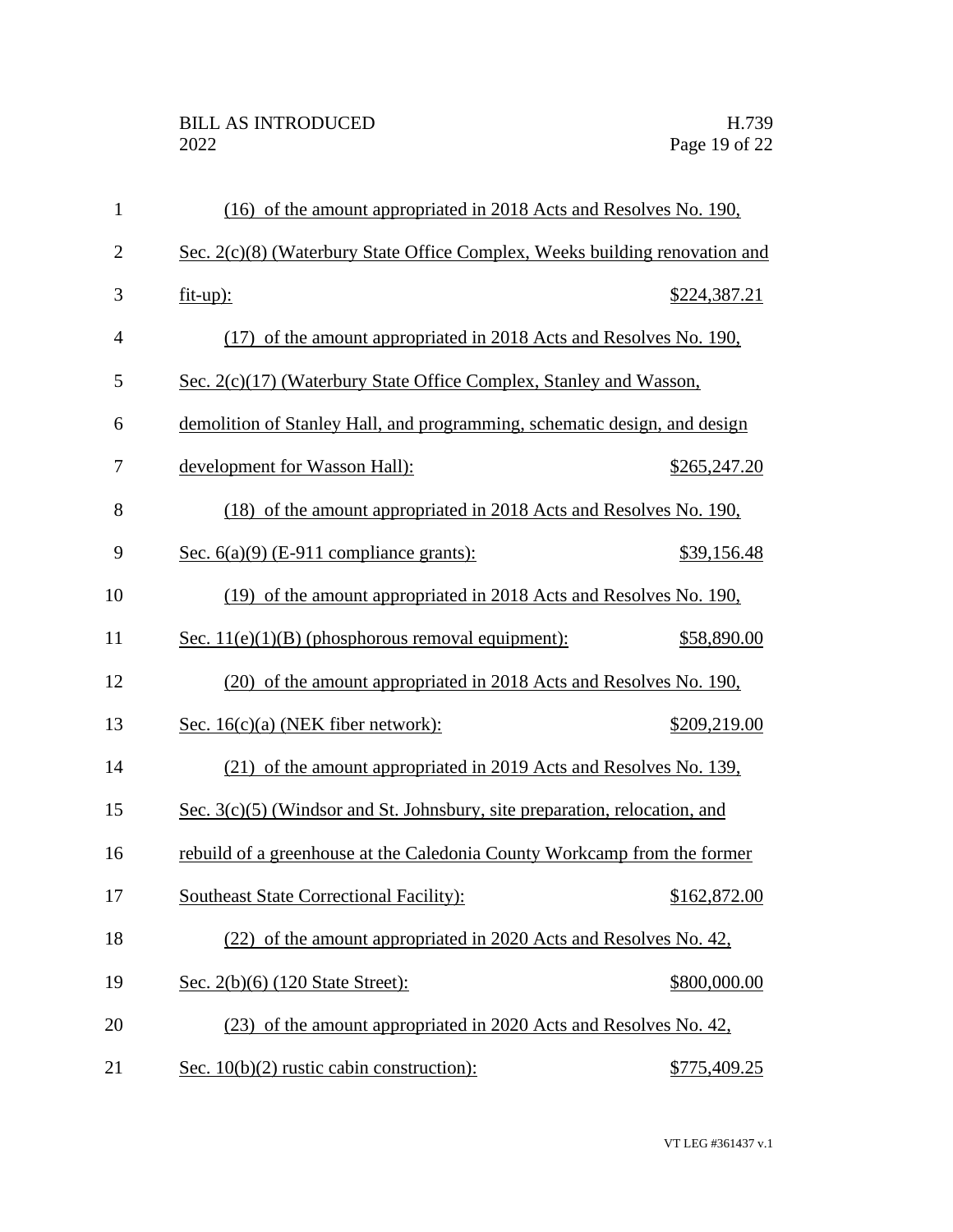| $\mathbf{1}$   | (24) of the amount appropriated in 2020 Acts and Resolves No. 42.                |              |
|----------------|----------------------------------------------------------------------------------|--------------|
| $\overline{2}$ | Sec. 17(a) (stand-alone digital public address system):                          | \$147,177.00 |
| 3              | (25) of the amount appropriated in 2020 Acts and Resolves No. 42,                |              |
| $\overline{4}$ | Sec. 17(b) (stand-alone digital public address system):                          | \$174,888.00 |
| 5              | * * *                                                                            |              |
| 6              | Total Reallocations and Transfers – Section 18 \$4,198,694.44 \$7,737,808.25     |              |
| 7              | Sec. 15. 2021 Acts and Resolves No. 50, Sec. 19 is amended to read:              |              |
| 8              | Sec. 19. GENERAL OBLIGATION BONDS AND APPROPRIATIONS                             |              |
| 9              | (a) The State Treasurer is authorized to issue general obligation bonds in       |              |
| 10             | the amount of \$123,180,000.00 for the purpose of funding the appropriations     |              |
| 11             | of this act. The State Treasurer, with the approval of the Governor, shall       |              |
| 12             | determine the appropriate form and maturity of the bonds authorized by this      |              |
| 13             | section consistent with the underlying nature of the appropriation to be funded. |              |
| 14             | The State Treasurer shall allocate the estimated cost of bond issuance or        |              |
| 15             | issuances to the entities to which funds are appropriated pursuant to this       |              |
| 16             | section and for which bonding is required as the source of funds, pursuant to    |              |
| 17             | 32 V.S.A. § 954.                                                                 |              |
| 18             | The State Treasurer is authorized to issue additional general obligation<br>(b)  |              |
| 19             | bonds in the amount of \$16,740,163.00 that were previously appropriated but     |              |
| 20             | unissued under 2021 Acts and Resolves No. 50 for the purpose of funding the      |              |
| 21             | appropriations in this act.                                                      |              |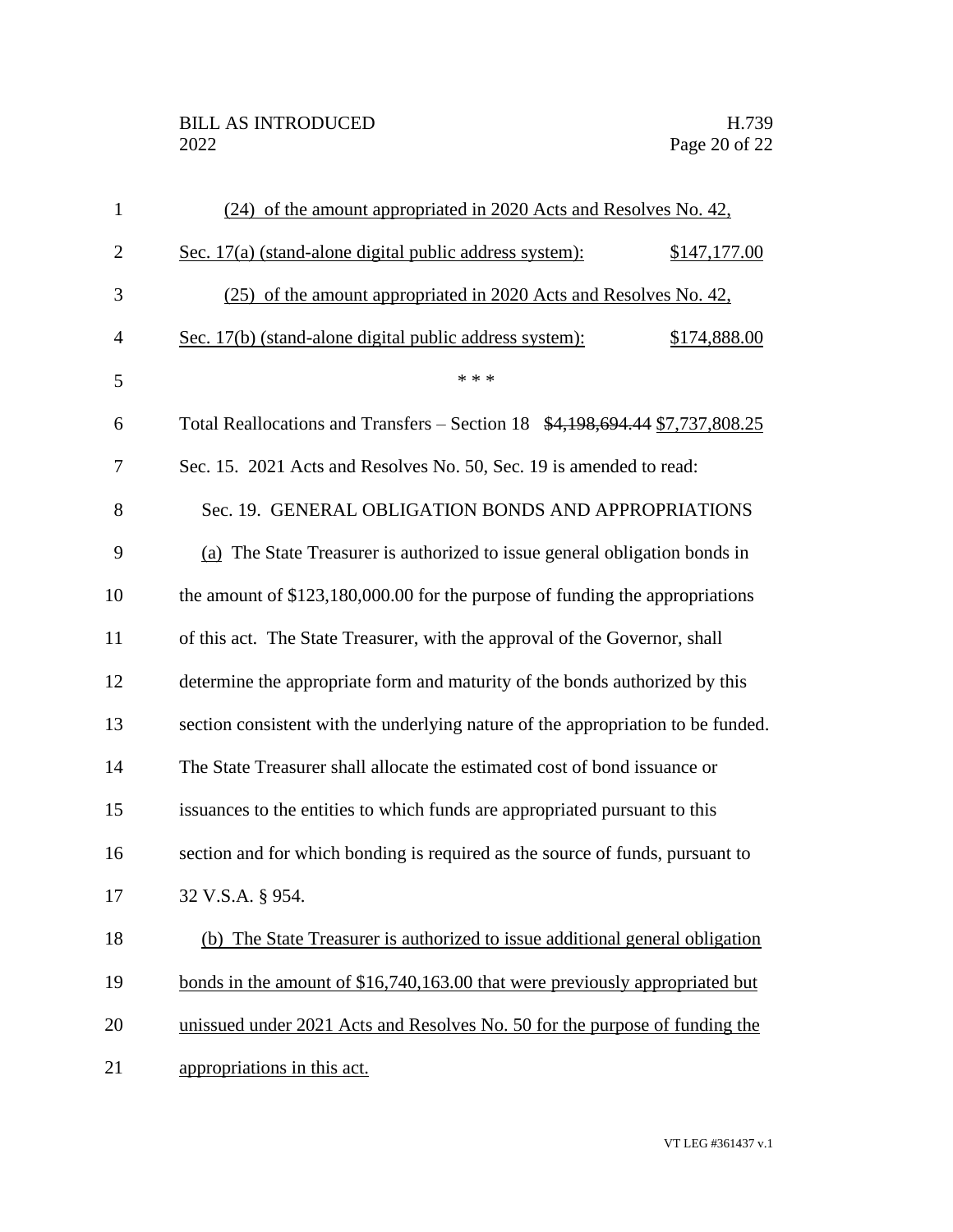| $\mathbf{1}$   | Total Revenues - Section 19                                                                          | \$123,180,000.00 \$140,540,163.00       |
|----------------|------------------------------------------------------------------------------------------------------|-----------------------------------------|
| $\overline{2}$ | Sec. 16. 2013 Acts and Resolves No. 1, Sec. $100(c)$ , as amended by 2014 Acts                       |                                         |
| 3              | and Resolves No. 179, Sec. E.113.1, 2015 Acts and Resolves No. 58,                                   |                                         |
| $\overline{4}$ | Sec. E.113.1, 2017 Acts and Resolves No. 84, Sec. 29, 2018 Acts and Resolves                         |                                         |
| 5              | No. 190, Sec. 18, 2019 Acts and Resolves No. 42, Sec. 25, 2020 Acts and                              |                                         |
| 6              | Resolves No. 139, Sec. 19, and 2021 Acts and Resolves No. 50, Sec. 24, is                            |                                         |
| 7              | further amended to read:                                                                             |                                         |
| 8              | (c) Sec. 97 (general obligation debt financing) shall take effect on $\frac{\text{H}_1}{\text{H}_2}$ |                                         |
| 9              | 2023 June 30, 2022.                                                                                  |                                         |
| 10             | Sec. 17. 2021 Acts and Resolves No. 50, Sec. 21a is amended to read:                                 |                                         |
| 11             | Sec. 21a. 43 BALDWIN STREET; SALE OF PROPERTY PROPERTIES                                             |                                         |
| 12             | The Commissioner of Buildings and General Services is authorized to sell                             |                                         |
| 13             | the property properties located at 13 and 14-16 Baldwin Street in Montpelier,                        |                                         |
| 14             | Vermont, pursuant to the requirements of 29 V.S.A. § 166. The proceeds from                          |                                         |
| 15             | the sale sales of 13 and 14-16 Baldwin Street shall be appropriated to future                        |                                         |
| 16             | capital construction projects.                                                                       |                                         |
| 17             | Sec. 18. 2021 Acts and Resolves No. 50, Sec. 25b is added to read:                                   |                                         |
| 18             | Sec. 25b. REDUCING CARBON INTENSITY; STATE BUILDINGS;                                                |                                         |
| 19             |                                                                                                      | STATE ENERGY MANAGEMENT PROGRAM; INTENT |
| 20             | (a) It is the intent of the General Assembly that the Department of                                  |                                         |
| 21             | Buildings and General Services implement strategies as soon as practicable to                        |                                         |